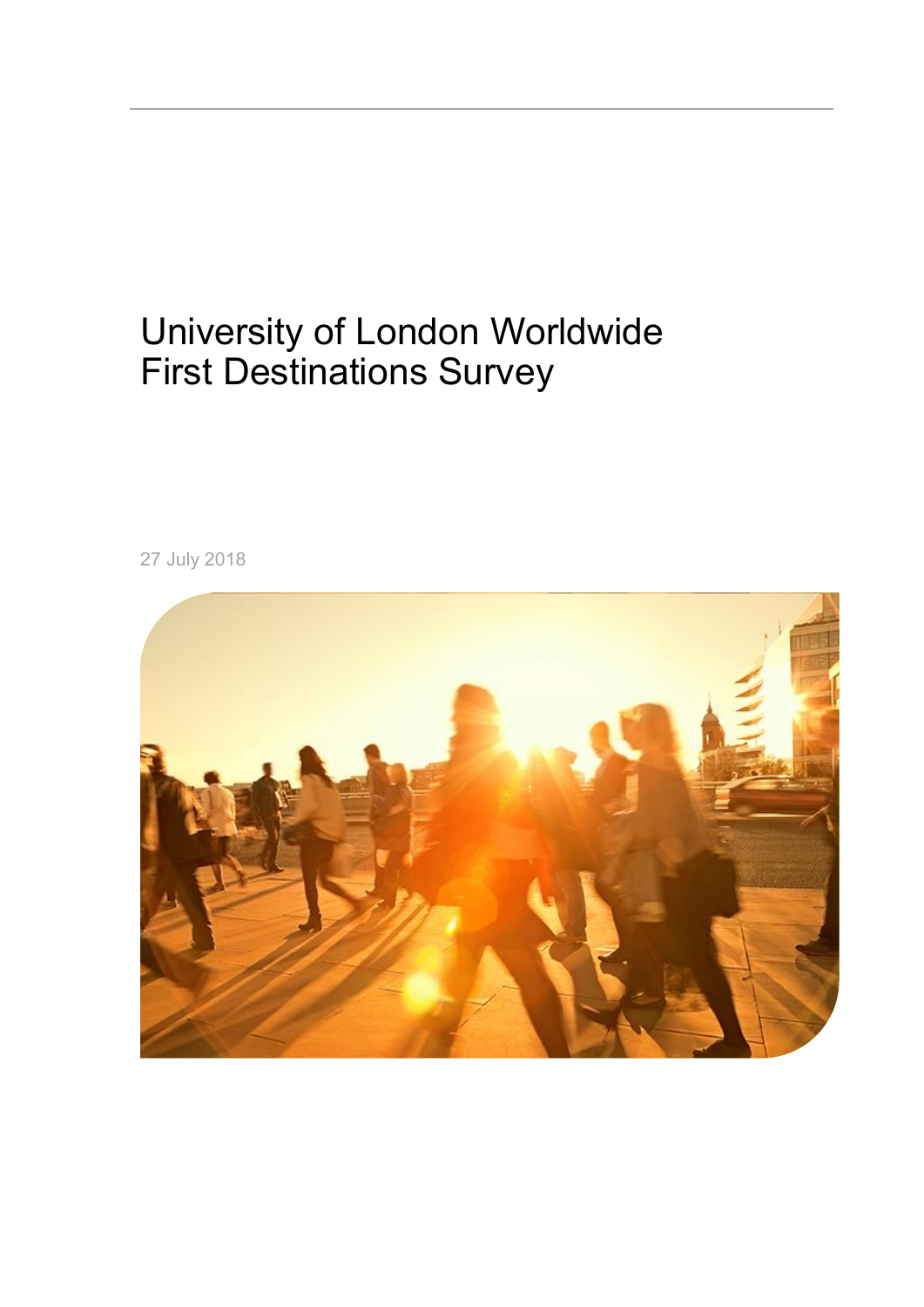# **Contents**

|   | <b>Executive summary</b>                         |    |
|---|--------------------------------------------------|----|
| 2 | Research objectives                              | 5  |
| 3 | Graduates current activity                       | 8  |
| 4 | Graduates in employment                          | 10 |
| 5 | Graduates in further study, training or research | 13 |
| 6 | Measuring graduate satisfaction                  | 15 |
|   | Benchmarking UoL Worldwide graduate outcomes     |    |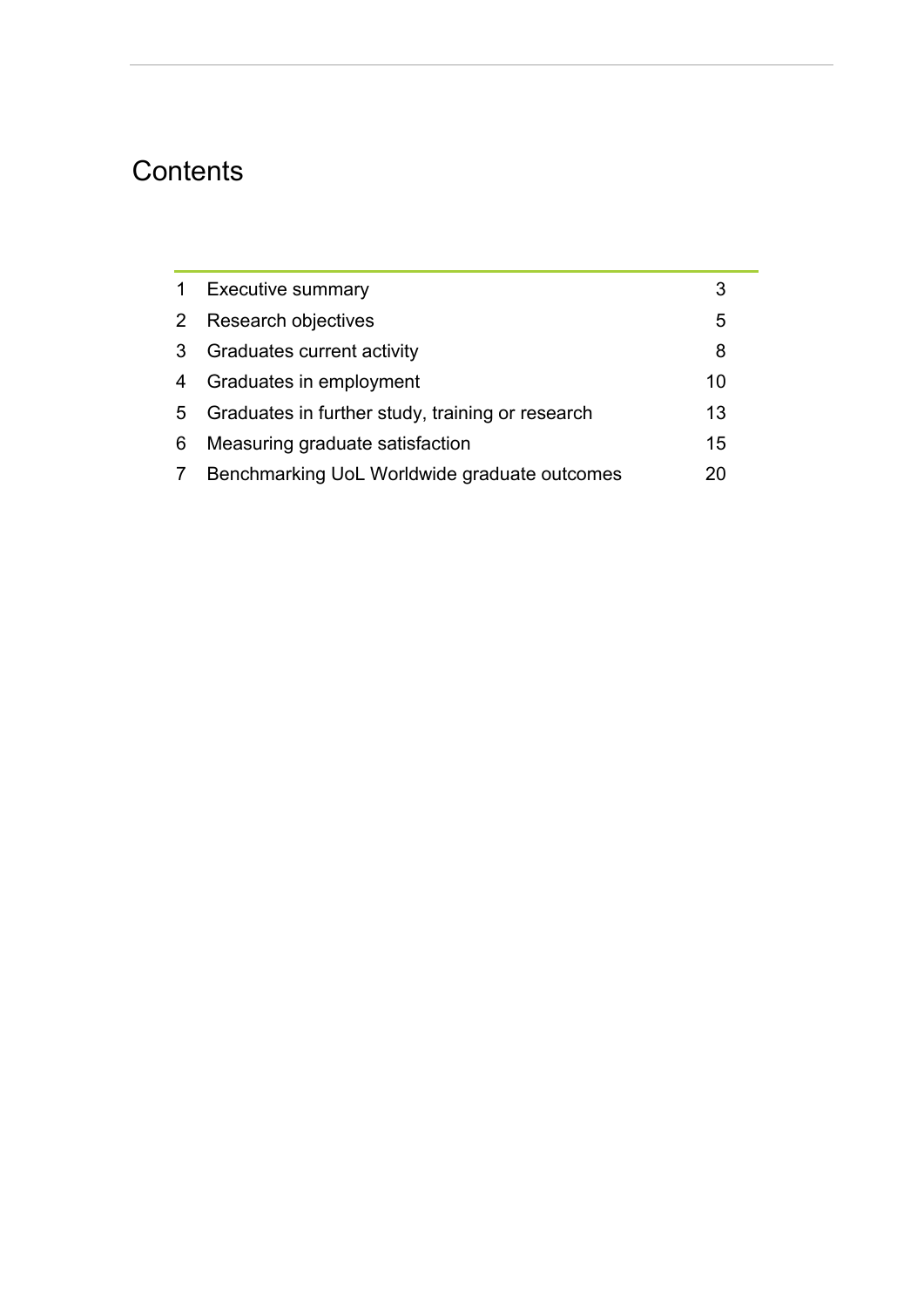# <span id="page-2-0"></span>1 Executive summary

- **Graduates current activity**
- A significant majority of graduates (88%) who took part in the survey were engaged in work or further study; 8% of graduates were both studying and working.
- Graduates from the UK (82%) and EU (87%) were more likely to be in work compared to the rest of the world (73%), as are postgraduates (89%) when compared to undergraduates (66%). Undergraduates were more likely to be in further study (28%) in comparison to postgraduates (9%).

### Graduates in employment

- 84% of the cohort were in professional level employment. Those who were more likely to be in professional employment were:
	- Postgraduates (91%) in comparison to undergraduates (78%); particularly among those who undertook PG CeFIMs with UoL Worldwide (95%) and MSc Professional Accountancy (92%);
	- Those who were in paid work while studying at UoL Worldwide (90%) compared with those who were not in paid work (85%). However, postgraduates were more likely to be working in paid employment full-time while conducting their studies.
- There were no significant differences between graduates domiciled in the UK, EU and rest of world in terms of the proportion in professional-level work.
- Graduates most commonly stated they undertook their current job because it fitted into their career plan or was the type of work they wanted (37%); this was particularly the case among those in the UK and EU (49%) in comparison 32% non-EU international, and among postgraduates (46% vs 28%).
- Two-fifths of employed graduates (39%) felt that the qualification from the UoL Worldwide helped to obtain their job. This was more frequently stated among:
	- International graduates domiciled outside the EU (42%)
	- Postgraduates (47%) in comparison to 29% undergraduates.

### Graduates in further study, training or research

- Of the graduates involved in further study, training or research, approximately one third (33%) were studying via UoL Worldwide, the majority of which were postgraduates (48%) in comparison to 29% undergraduates.
- Undergraduate students tended to study more varied qualifications and were significantly more likely to give only 1 reason for their continued study. Postgraduates most commonly entered higher degrees (53% vs 30%), overall entering study for a greater variety of reasons (42% gave 3 or more reasons vs 21% among undergraduates).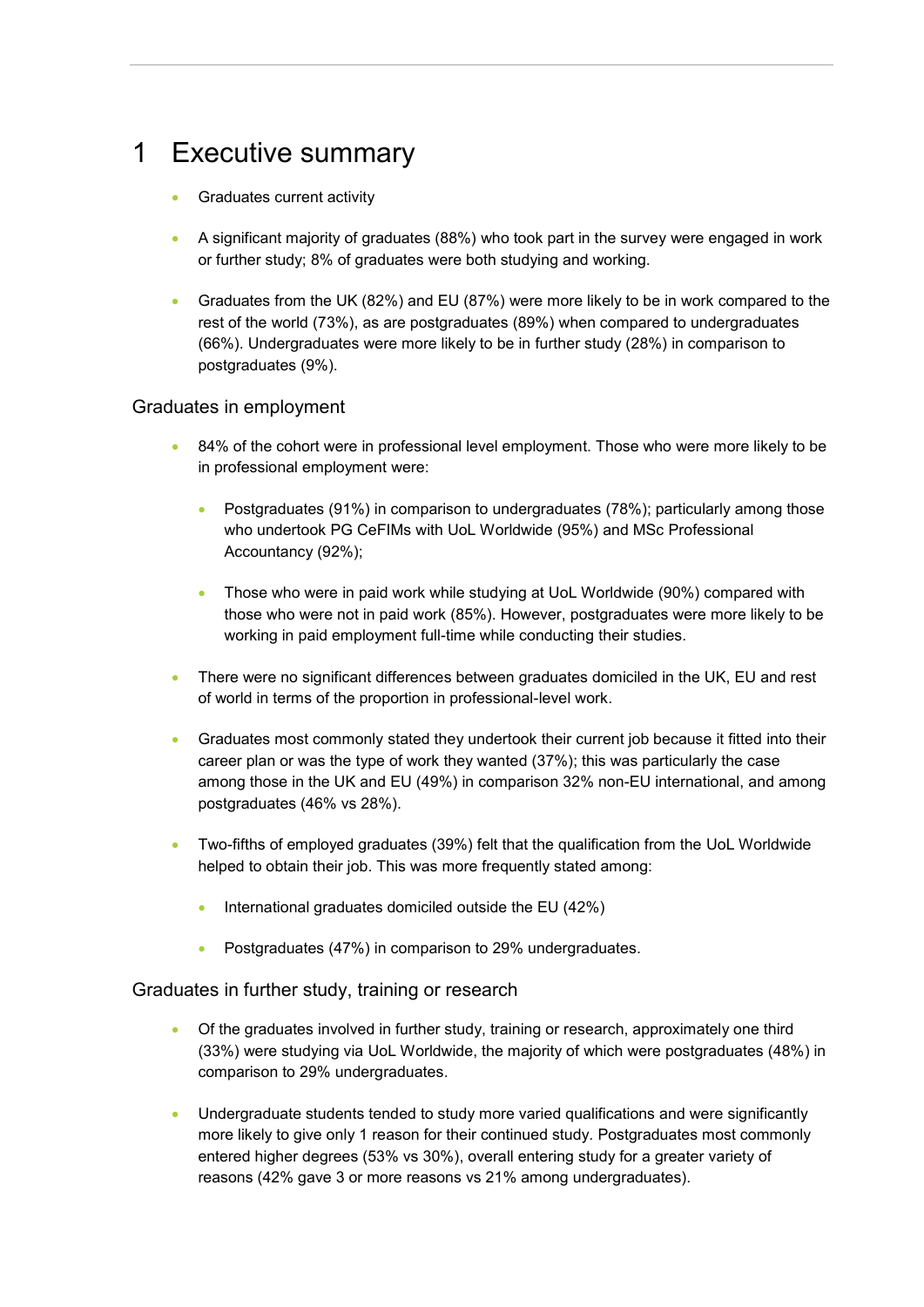### Measuring graduate satisfaction

- When asked to reflect on their time at UoL Worldwide, overall the response from participants was very positive; 79% of graduates felt their course met their needs and had helped them to become an independent learner.
- Postgraduates were more likely to respond positively to a range of impacts higher education had on them, in comparison to undergraduates (e.g. progressing towards long-term career aspirations and enhancing credibility in the workplace). Graduates from the UK, EU and the rest of the world, by in large, responded similarly to these.
- The Net Promoter Score (addressing the likelihood of recommending UoL Worldwide courses) was 30% overall, with a mean score of 8.1.
- Graduates country of domicile did not have a significant effect on the mean, however the course and level of study did (8.4 postgraduate, 7.8 undergraduate). Those in PG LSHTM, MSc Professional Accountancy and PG CeFIMs all scored the highest with 8.6, while UG scored the lowest with 7.5.
- Similarly, while the mean score overall was 7.6 for satisfaction of their UoL Worldwide course, it was significantly higher among postgraduates (7.9) in comparison to 7.4 mean score from undergraduates. Again, those in MSc Professional Accountancy ranked highest with 8.1 and UG Laws lowest 7.4.

### Benchmarking UoL Worldwide graduate outcomes

- Overall, a larger proportion of UoL Worldwide graduates entered full-time employment compared to the average of the other 6 institutions (66% vs 61%).
- A greater proportion of UoL Worldwide graduates in employment, were in graduate-level work compared to average (84% vs 77%), ranking second behind LSE (95%).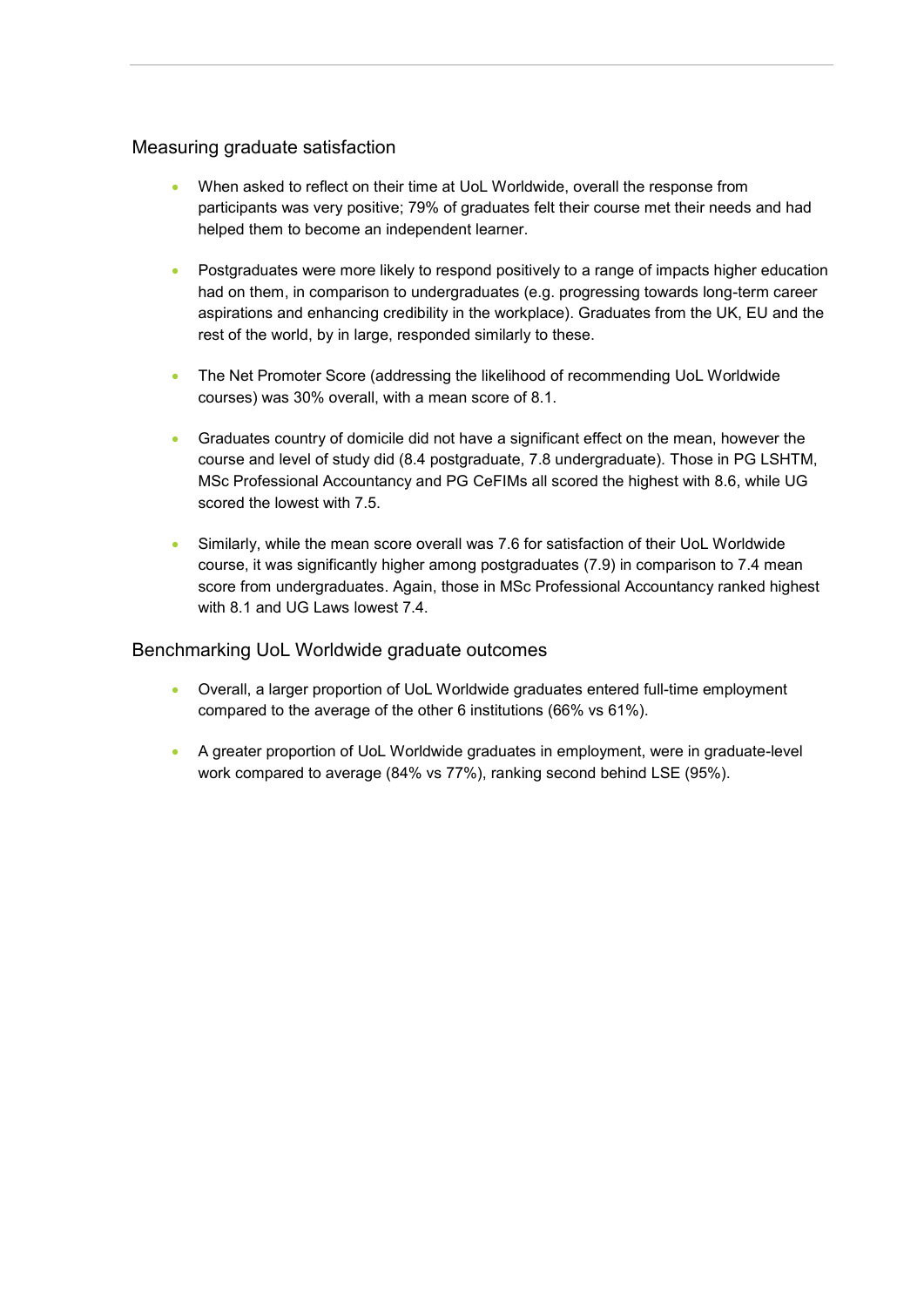# <span id="page-4-0"></span>2 Research objectives

# **Background**

The University of London Worldwide (UoL Worldwide) is a central academic body within the University of London that manages a system of undergraduate and postgraduate courses to more than 50,000 students globally. The unique nature of the institution is well illustrated by the 2016/17 graduate population, 6% of which are UK domicile, 6% from the EU and 88% representing non -EU internationally domiciled students. For the purpose of this report, this group of graduates are classified as representing the Rest of the World.

The UoL Worldwide have collected information on the employment outcomes of graduates for the last four years to inform current and prospective students about potential career paths. In 2018, IFF Research have been commissioned to run the survey on the behalf of UoL Worldwide to map the outcomes of 16/17 graduates.

The destinations survey is broadly based on HESA's DLHE survey, a longstanding survey carried out among graduates six months after they graduate from university. It also incorporates additional questions from the forthcoming Graduate Outcomes survey that is due to replace the DLHE survey in September 2018.

## Methodology

-

Contact details were supplied for 8,910 graduates to IFF Research by UoL Worldwide; 574 of these had a UK telephone number.

All graduates were invited to participate in the survey online. Those with a UK telephone number who did not complete the survey online were then contacted in follow-up over the telephone using Computer Assisted Telephone Interview software (CATI).

Online fieldwork began on 8th March 2018 with a soft launch to 500 graduates, with the remainder of the emails sent on the following day, 9<sup>th</sup> March. UK telephone fieldwork began on 22nd March to those with a UK telephone number. The survey closed on  $4<sup>th</sup>$  May 2018.

A total of 1,687 interviews were conducted over the whole fieldwork period, a response rate of 19%<sup>1</sup>. 1,510 were completed online and 177 over the telephone. Table 2.1 outlines the response rate as broken down by domicile and level of study (undergraduate and postgraduate) at UoL Worldwide.

<sup>&</sup>lt;sup>1</sup> The response rate is calculated using the total number of completes (1,687) as a proportion of the starting sample (8,910).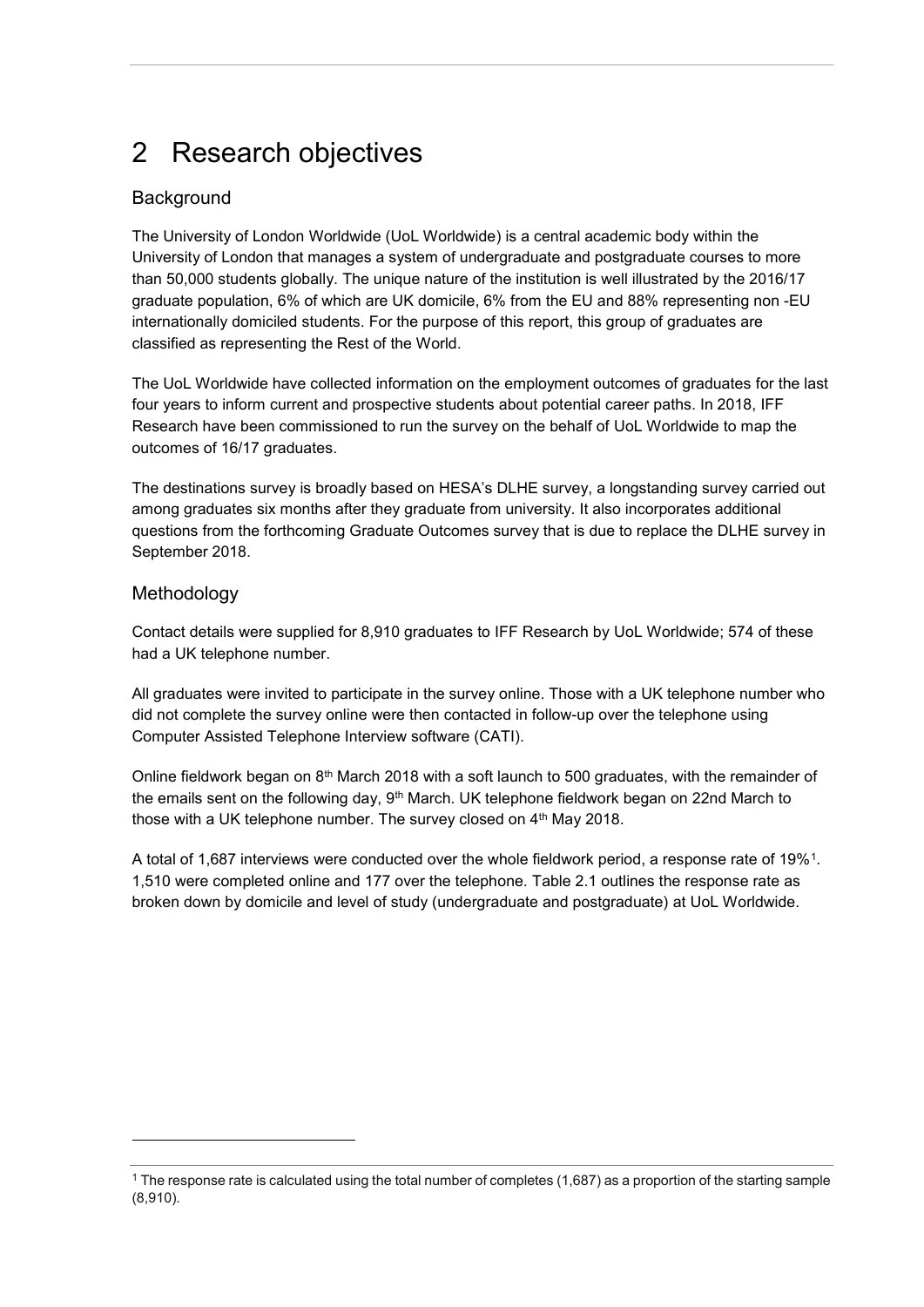**Table 2.1 Response rates by domicile and level** 

| <b>Domicile</b>          | <b>UK</b> |           |     | <b>EU</b> |     | <b>Rest of World</b> |           |           | Not stated <sup>2</sup> |                |           | <b>Total</b> |       |       |       |
|--------------------------|-----------|-----------|-----|-----------|-----|----------------------|-----------|-----------|-------------------------|----------------|-----------|--------------|-------|-------|-------|
| <b>Level of</b><br>study | <b>UG</b> | <b>PG</b> | All | <b>UG</b> | PG  | AII                  | <b>UG</b> | <b>PG</b> | All                     | <b>UG</b>      | <b>PG</b> | All          | UG    | PG    | All   |
| Population               | 224       | 300       | 524 | 253       | 262 | 515                  | 6,518     | 1,347     | 7,865                   | $\overline{0}$ | 6         | 6            | 6,995 | 1,915 | 8,910 |
| <b>Responses</b>         | 124       | 170       | 294 | 54        | 89  | 143                  | 815       | 433       | 1.248                   | $\overline{0}$ | 2         | 2            | 993   | 694   | 1,687 |
| Response<br>rate         | 55%       | 57%       | 56% | 21%       | 34% | 28%                  | 13%       | 32%       | 16%                     | $\blacksquare$ | 33%       | 33%          | 14%   | 36%   | 19%   |

A total of 1,687 completed interviews allows for robust analysis at an overall level and among key subgroups. Table 2.2 presents a breakdown of interviews achieved by key demographics at an overall level.

### **Table 2.2 Breakdown of achieved interviews**



-

 $2$  Given the low base size of those who fall under 'Not Stated', this category has been excluded from the tables which replicate this format throughout the report. The data from 'Not Stated' does feed into the 'Total' columns.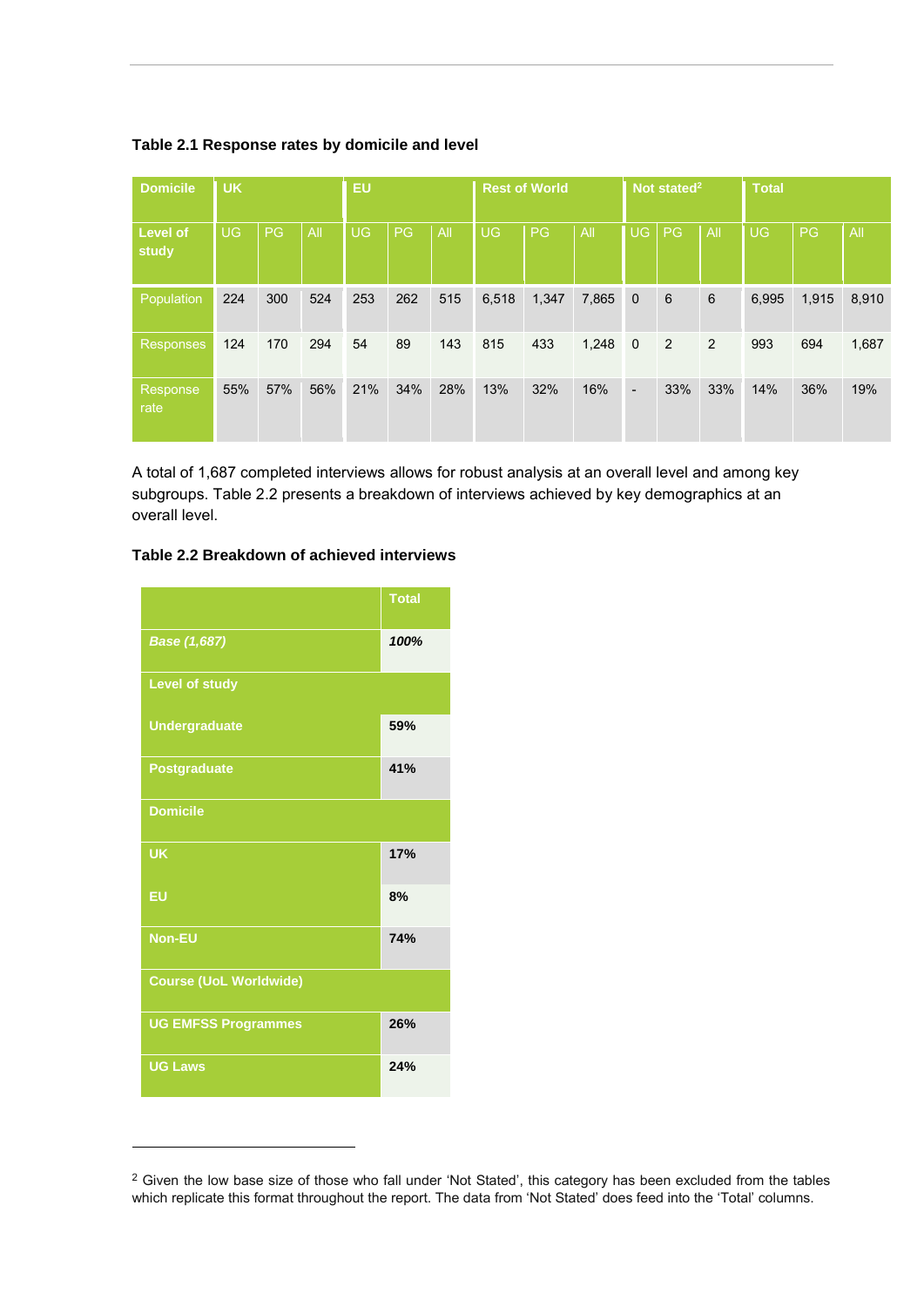| <b>Master of Laws</b>                  | 10% |
|----------------------------------------|-----|
| <b>MSc Professional Accountancy</b>    | 9%  |
| <b>PG LSHTM</b>                        | 9%  |
| <b>PG CeFIMs</b>                       | 5%  |
| <b>UG Other</b>                        | 9%  |
| <b>PG Other</b>                        | 8%  |
| <b>Class of degree (UoL Worldwide)</b> |     |
| 1 <sup>st</sup>                        | 13% |
| 2:1                                    | 33% |
| 2:2                                    | 21% |
| 3rd                                    | 32% |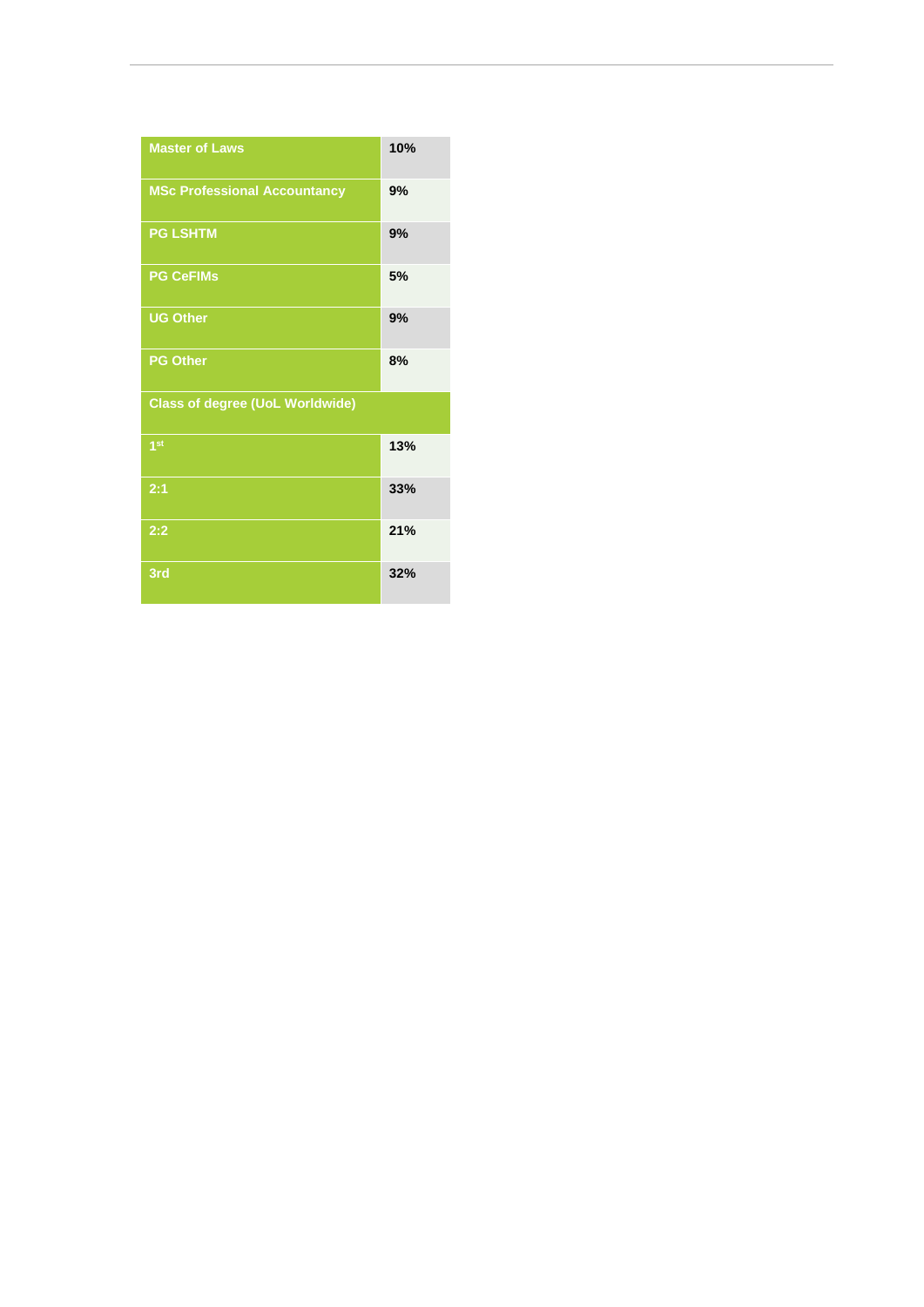# <span id="page-7-0"></span>3 Graduates current activity

The first question asked of all graduates participating in the survey was '*which of the following activities were you doing on 12th January 2018*?'.

**88% of graduates are engaged in work or further study.** Of this group 77% are employed, (89% employed full-time and 11% part-time); 20% are engaged in study, training or registered as a research student (63% full-time students and 37% part-time students).

**Of all participating graduates, 76% are in professional employment or postgraduate study<sup>3</sup> .** Of those who are employed, 84% are in professional employment. Of those who are in study 86% are in postgraduate study. Below, Table 3.1 displays current activity broken down by domicile and level of study.

| <b>Domicile</b>                | <b>Total</b>       |             |               | <b>UK</b>          |                  |                | EU             |                 |                |             | <b>Rest of World</b> |               |
|--------------------------------|--------------------|-------------|---------------|--------------------|------------------|----------------|----------------|-----------------|----------------|-------------|----------------------|---------------|
| <b>Level of</b><br>study (all) | <b>UG</b><br>(993) | PG<br>(694) | All<br>(1687) | <b>UG</b><br>(124) | PG<br>(170)      | All<br>(294)   | UG<br>(54)     | PG<br>(89)      | All<br>(143)   | UG<br>(815) | PG<br>(433)          | All<br>(1248) |
| Working full-                  | *563               | *582        | 1,145         | 77                 | *135             | 212            | 35             | $*77$           | $*112$         | $*451$      | *369                 | *820          |
| time                           | 57%                | 84%         | 68%           | 62%                | 79%              | 72%            | 65%            | 87%             | 78%            | 55%         | 85%                  | 66%           |
| Working part-                  | *105               | $*42$       | 147           | 16                 | 13               | 29             | $*9$           | $\overline{4}$  | 13             | 80          | $*24$                | 104           |
| time                           | 11%                | 6%          | 9%            | 13%                | 8%               | 10%            | 17%            | 4%              | 9%             | 10%         | 6%                   | 8%            |
| <b>Unemployed</b>              | $*96$              | $*32$       | 128           | 8                  | $\boldsymbol{9}$ | 17             | $\mathbf{1}$   | $6\phantom{1}6$ | $\overline{7}$ | $*87$       | $*17$                | 104           |
|                                | 10%                | 5%          | 8%            | 6%                 | 5%               | 6%             | 2%             | 7%              | 5%             | 11%         | 4%                   | 8%            |
| Due to start a                 | $*26$              | *8          | 34            | $\overline{2}$     | $\overline{4}$   | $6\phantom{1}$ | $\mathbf 0$    | $\mathbf 0$     | $\mathbf 0$    | $*24$       | $\overline{4}$       | 28            |
| job                            | 3%                 | 1%          | 2%            | 2%                 | 2%               | 2%             | 0%             | 0%              | 0%             | 3%          | 1%                   | 2%            |
| Studying full-                 | *198               | $*19$       | 217           | $*25$              | $*6$             | 31             | 11             | $*2$            | 13             | *162        | $*11$                | $*173$        |
| time                           | 20%                | 3%          | 13%           | 20%                | 4%               | 11%            | 20%            | 2%              | 9%             | 20%         | 3%                   | 14%           |
| <b>Studying</b>                | $*86$              | $*42$       | 128           | 14                 | 17               | $*31$          | 5              | $\overline{4}$  | 9              | 67          | $*20$                | 87            |
| part-time                      | 9%                 | 6%          | 8%            | 11%                | 10%              | 11%            | 9%             | 4%              | 6%             | 8%          | 5%                   | 7%            |
| Travelling                     | $*41$              | $*12$       | 53            | 6                  | $\overline{4}$   | 10             | $\mathbf{1}$   | $\mathbf{0}$    | $\mathbf{1}$   | $*34$       | 8                    | 42            |
|                                | 4%                 | 2%          | 3%            | 5%                 | 2%               | 3%             | 2%             | 0%              | 1%             | 4%          | 2%                   | 3%            |
| Something                      | 48                 | 21          | 69            | 9                  | $\overline{7}$   | 16             | $\overline{2}$ | $\overline{2}$  | $\overline{4}$ | 37          | 12                   | 49            |
| else                           | 5%                 | 3%          | 4%            | 7%                 | 4%               | 5%             | 4%             | 2%              | 3%             | 5%          | 3%                   | 4%            |

#### **Table 3.1 All activities on the census date<sup>4</sup>**

-

<sup>&</sup>lt;sup>3</sup> Professional level employment includes job roles categorised under the first three groups of the Standard Occupational Classification (SOC) system; 'Managers, directors and senior officials', 'Professional occupations' and 'Associate professional and technical occupations'. Postgraduate study is defined as higher degrees or postgraduate diplomas and certificates. 4 An asterisk in these tables denote where there is a statistically significant difference between that figure and the

equivalent figure for the rest of the dataset combined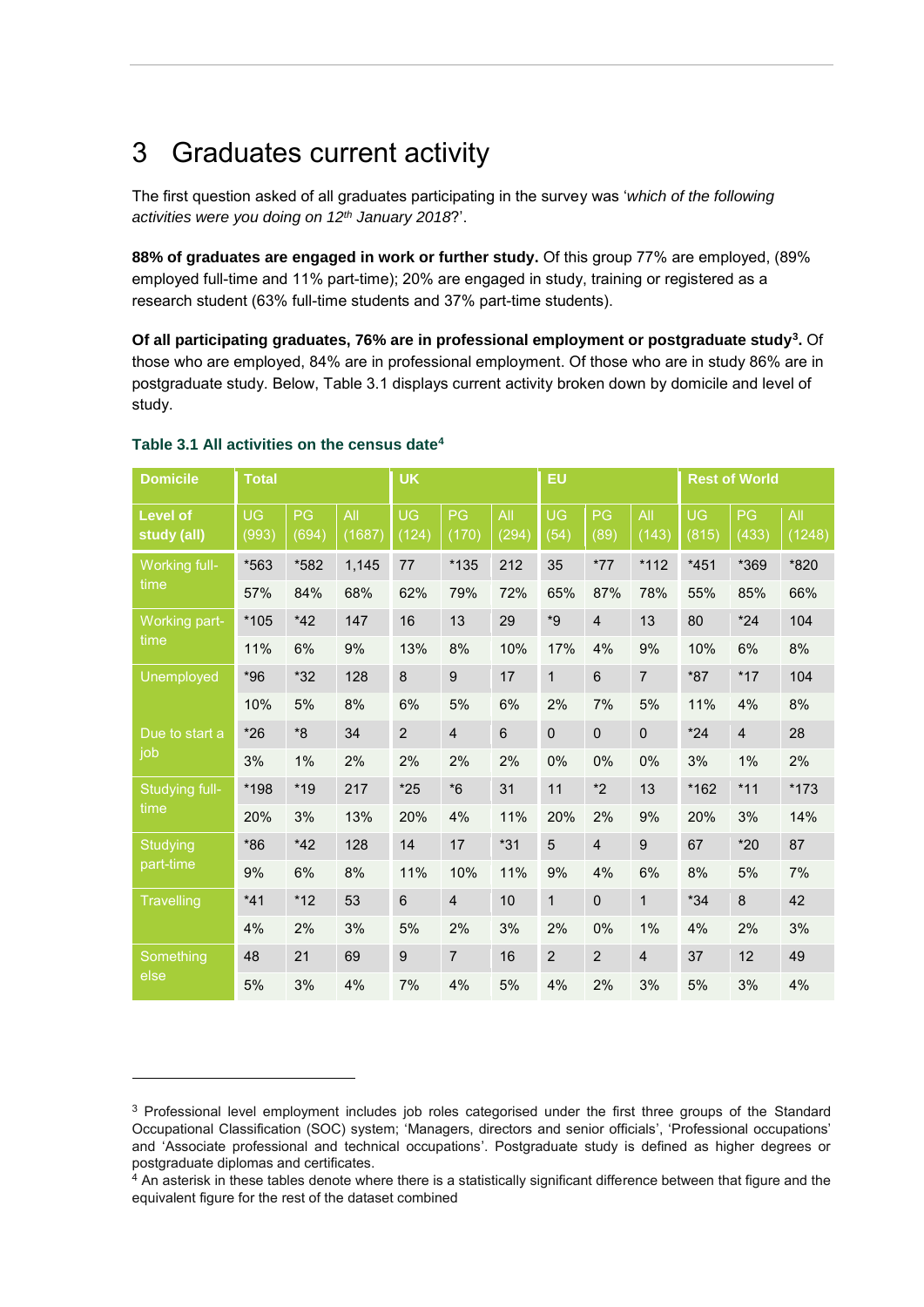**Postgraduates are more likely to be in work and undergraduates in further study:** 89% of UoL Worldwide postgraduates are currently in employment compared to the 66% of undergraduates. The employment rate is particularly high among those who undertook PG CeFIMs with UoL Worldwide (95%) and MSc Professional Accountancy (92%).

Of those in employment, a higher proportion of postgraduates are in graduate level employment (91%) than undergraduates (78%), as shown in Table 3.2. Undergraduates are more likely to be engaged in study, training or research (28%), in comparison to postgraduates (9%), those currently unemployed (10%), those looking for work (5%), taking time out in order to travel (3%) or due to start a job in the next month (1%).

Postgraduates are more likely to be currently engaged in one role (91%) in comparison to Undergraduates (85%), who reported being engaged in multiple activities.

| <b>Domicile</b>                                    | <b>Total</b> |                    |                 | <b>UK</b>         |                    |              | EU         |            |              | <b>Rest of World</b> |             |              |
|----------------------------------------------------|--------------|--------------------|-----------------|-------------------|--------------------|--------------|------------|------------|--------------|----------------------|-------------|--------------|
| <b>Level of</b><br>study (all<br>those in<br>work) | UG<br>(658)  | <b>PG</b><br>(620) | All<br>(1, 278) | <b>UG</b><br>(93) | <b>PG</b><br>(148) | All<br>(241) | UG<br>(44) | PG<br>(81) | All<br>(125) | <b>UG</b><br>(521)   | PG<br>(389) | All<br>(910) |
| Graduate                                           | $*512$       | *563               | 1075            | 74                | $*137$             | 211          | 37         | 74         | 111          | $*401$               | $*350$      | *751         |
| level work                                         | 78%          | 91%                | 84%             | 80%               | 93%                | 88%          | 84%        | 91%        | 89%          | 77%                  | 90%         | 83%          |

#### **Table 3.2 Proportion in graduate level employment**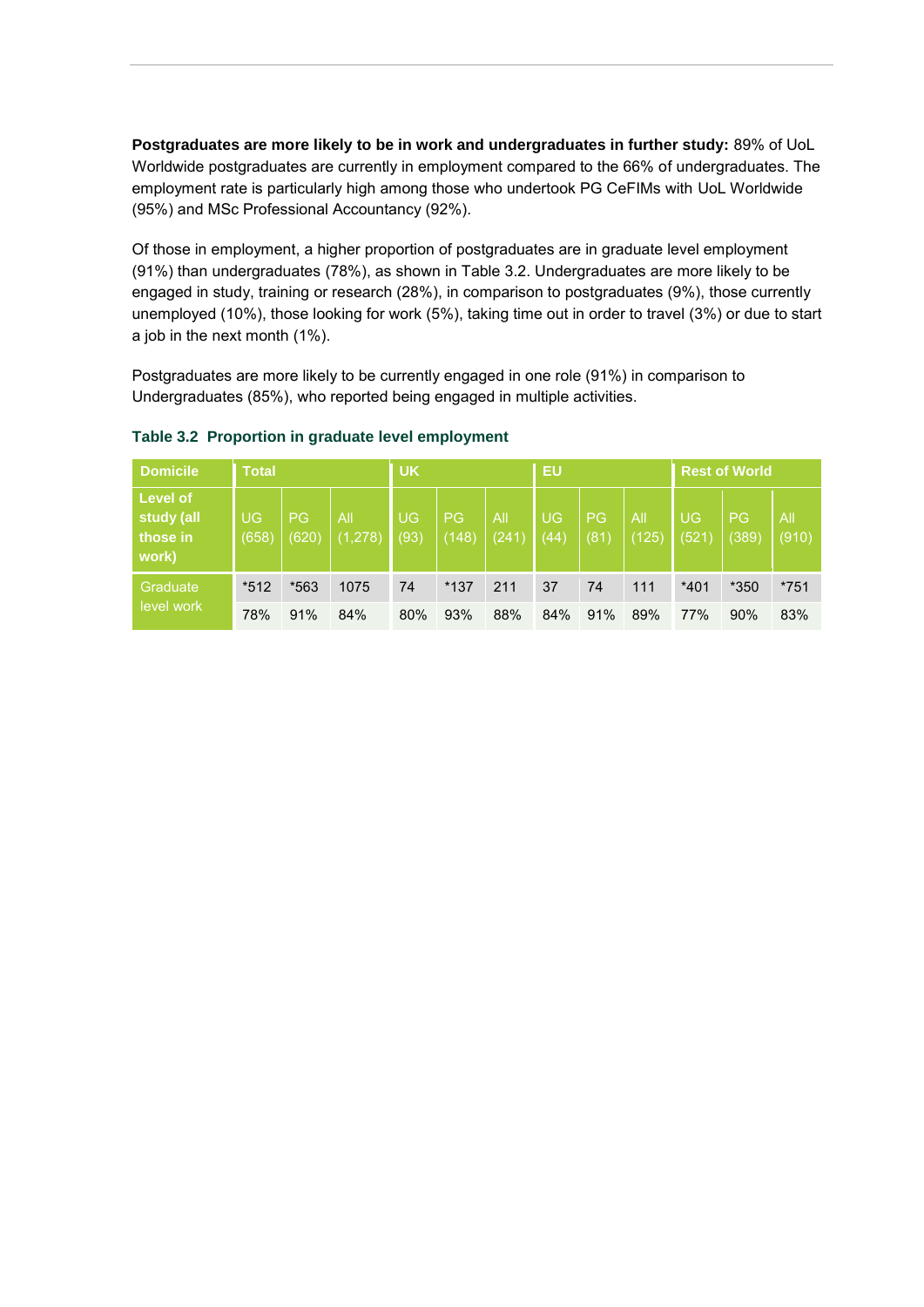# <span id="page-9-0"></span>4 Graduates in employment

### **Detail of employment**

**The majority (82%) of employed graduates are working in their home country;** most frequently stated was Singapore (11%), Hong Kong (6%) and Trinidad and Tobago (5%). A small proportion of students described as UK domiciled at the time of their UoL Worldwide studies have since moved abroad (9%).

Graduates in employment have entered a wide range of sectors. Most commonly they are in Professional, Scientific and Technical Activities (22%) which rises to 34% among those who studied a Masters of Law, and Financial and Insurance Activities (16%, which rises to 38% among those who did PG CeFIMs). The most common occupation among UoL Worldwide postgraduates are professional occupations (50%) in comparison to 31% of Undergraduates. Undergraduates (35%) are more likely than Postgraduates (18%) to find themselves in occupations classified in the category associate professional and technical occupations.

82% of those in work are in a permanent, open-ended or fixed term contract. This is particularly driven by postgraduates in permanent or open-ended contracts (68%) in comparison to 54% of undergraduates, and those in full-time work (88%) in comparison to part-time work (40%). Overall, 8% are self-employed or freelance, 3% are working on an internship or placement and 3% reported they were starting up their own business.

### **Motivation and support**

**The most common motivation for graduates entering their current job was that it fitted with their career plan / it was exactly the type of job they wanted (37%), particularly among those in graduate level work (41%) in comparison to non-graduate level work (20%).** Others saw the job as a stepping stone towards their desired role, 11% took it with a view to gain experience in order to get the type of job they really want and 7% saw it as an opportunity to progress in their organisation. More widely, 12% took it to broaden their experience, develop general skills or to see if they would like the type of work it involved.

A smaller proportion of graduates took the job for reasons outside of their professional goals and development, it was the best or only job offer received (10%), it was a way to earn a living or pay off debts (6%), it was well paid (3%), it was their family business (3%) or it was in the right location (2%). UoL Worldwide undergraduates (29%) tended to more frequently state non-professional motivations than postgraduates (16%).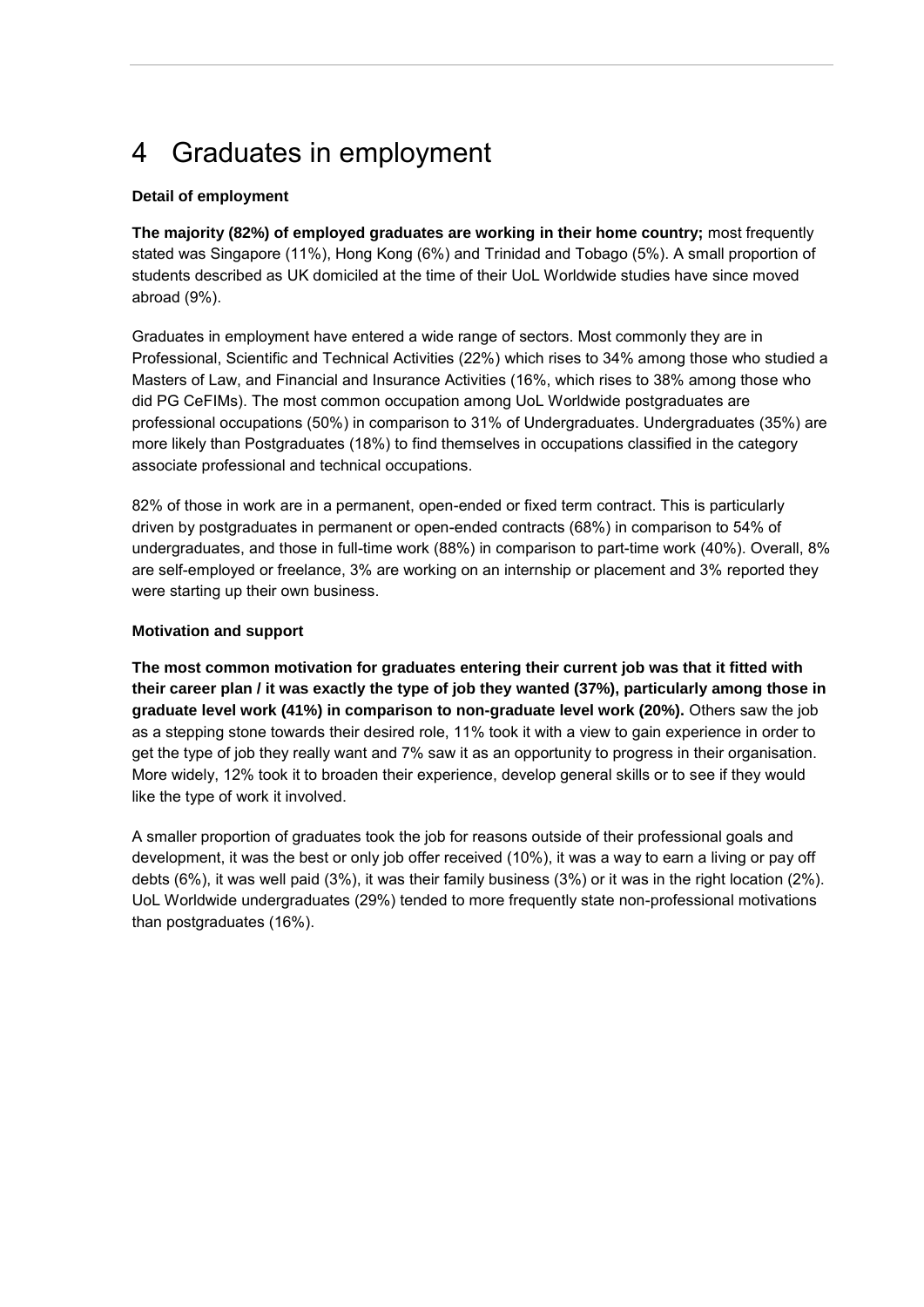Table 4.1 shows this breakdown by level of study and domicile.

| and of chidu                                      | 1102   | $\overline{\phantom{a}}$ DC | $\overline{A}$ II. | $\Box$         | $\overline{P}$          | $\Delta$ II    | Lue.           | $\overline{D}$ | $\Delta \text{H}$ | <b>LIIQ</b> | <b>DC</b>      | $\overline{A}$ II. |
|---------------------------------------------------|--------|-----------------------------|--------------------|----------------|-------------------------|----------------|----------------|----------------|-------------------|-------------|----------------|--------------------|
| It fitted into your                               | $*186$ | *288                        | 474                | 43             | $*83$                   | $*126$         | 18             | 35             | 53                | $*125$      | $*170$         | *295               |
| career plan                                       | 28%    | 46%                         | 37%                | 46%            | 56%                     | 52%            | 41%            | 43%            | 42%               | 24%         | 44%            | 32%                |
| To broaden your                                   | 82     | 69                          | 151                | $*4$           | 19                      | 23             | 5              | 6              | 11                | $*73$       | 43             | 116                |
| experience/develop<br>general skills              | 12%    | 11%                         | 12%                | 4%             | 13%                     | 10%            | 11%            | 7%             | 9%                | 14%         | 11%            | 13%                |
| To gain experience                                | 76     | 65                          | 141                | 10             | 10                      | 20             | $\overline{4}$ | 11             | 15                | 62          | 43             | 105                |
| to get the job you<br>want                        | 12%    | 10%                         | 11%                | 11%            | 7%                      | 8%             | 9%             | 14%            | 12%               | 12%         | 11%            | 12%                |
| It was the best job                               | $*78$  | $*47$                       | 125                | $\overline{4}$ | $*6$                    | $*10$          | $\overline{4}$ | 8              | 12                | $*70$       | 33             | *103               |
| offer you received                                | 12%    | 8%                          | 10%                | 4%             | 4%                      | 4%             | 9%             | 10%            | 10%               | 13%         | 8%             | 11%                |
| It was an                                         | 37     | 48                          | 85                 | $\overline{4}$ | 8                       | 12             | $\mathfrak{S}$ | $\overline{7}$ | 10                | 30          | 33             | 63                 |
| opportunity to<br>progress in the<br>organisation | 6%     | 8%                          | 7%                 | 4%             | 5%                      | 5%             | 7%             | 9%             | 8%                | 6%          | 8%             | 7%                 |
| To earn a living /                                | $*53$  | $*19$                       | 72                 | $*11$          | $6\phantom{1}$          | 17             | $\mathbf{1}$   | 3              | $\overline{4}$    | $*41$       | $*10$          | 51                 |
| pay off debts                                     | 8%     | 3%                          | 6%                 | 12%            | 4%                      | 7%             | 2%             | 4%             | 3%                | 8%          | 3%             | 6%                 |
| It was the family                                 | *29    | $*8$                        | 37                 | 5              | $\mathbf{1}$            | $6\phantom{1}$ | $\mathbf{1}$   | $\mathbf 0$    | $\mathbf{1}$      | $*23$       | $\overline{7}$ | 30                 |
| business                                          | 4%     | 1%                          | 3%                 | 5%             | 1%                      | 2%             | 2%             | 0%             | 1%                | 4%          | 2%             | 3%                 |
| To see if you would                               | $*28$  | $*6$                        | 34                 | $\overline{2}$ | $*0$                    | $\overline{2}$ | $\mathbf{1}$   | $\mathbf{1}$   | $\overline{2}$    | $*25$       | $*5$           | $*30$              |
| like the type of<br>work it involved              | 4%     | 1%                          | 3%                 | 2%             | 0%                      | 1%             | 2%             | 1%             | 2%                | 5%          | 1%             | 3%                 |
| It was well-paid                                  | 18     | 16                          | 34                 | $\overline{4}$ | $\overline{\mathbf{4}}$ | 8              | $\mathbf 0$    | $\mathbf{1}$   | $\mathbf{1}$      | 14          | 11             | 25                 |
|                                                   | 3%     | 3%                          | 3%                 | 4%             | 3%                      | 3%             | 0%             | 1%             | 1%                | 3%          | 3%             | 3%                 |
| The job was in the                                | 12     | 11                          | 23                 | $\mathbf 0$    | $\overline{4}$          | $\overline{4}$ | $\overline{2}$ | $\mathbf{1}$   | 3                 | 10          | $6\phantom{1}$ | 16                 |
| right location                                    | 2%     | 2%                          | 2%                 | 0%             | 3%                      | 2%             | 5%             | 1%             | 2%                | 2%          | 2%             | 2%                 |
| Other                                             | 59     | 43                          | 102                | $6\phantom{a}$ | $\overline{7}$          | 13             | $\overline{5}$ | 8              | 13                | 48          | 28             | 76                 |
|                                                   | 9%     | 7%                          | 8%                 | 6%             | 5%                      | 5%             | 11%            | 10%            | 10%               | 9%          | 7%             | 8%                 |

# **Table 4.1 Main reason for taking job**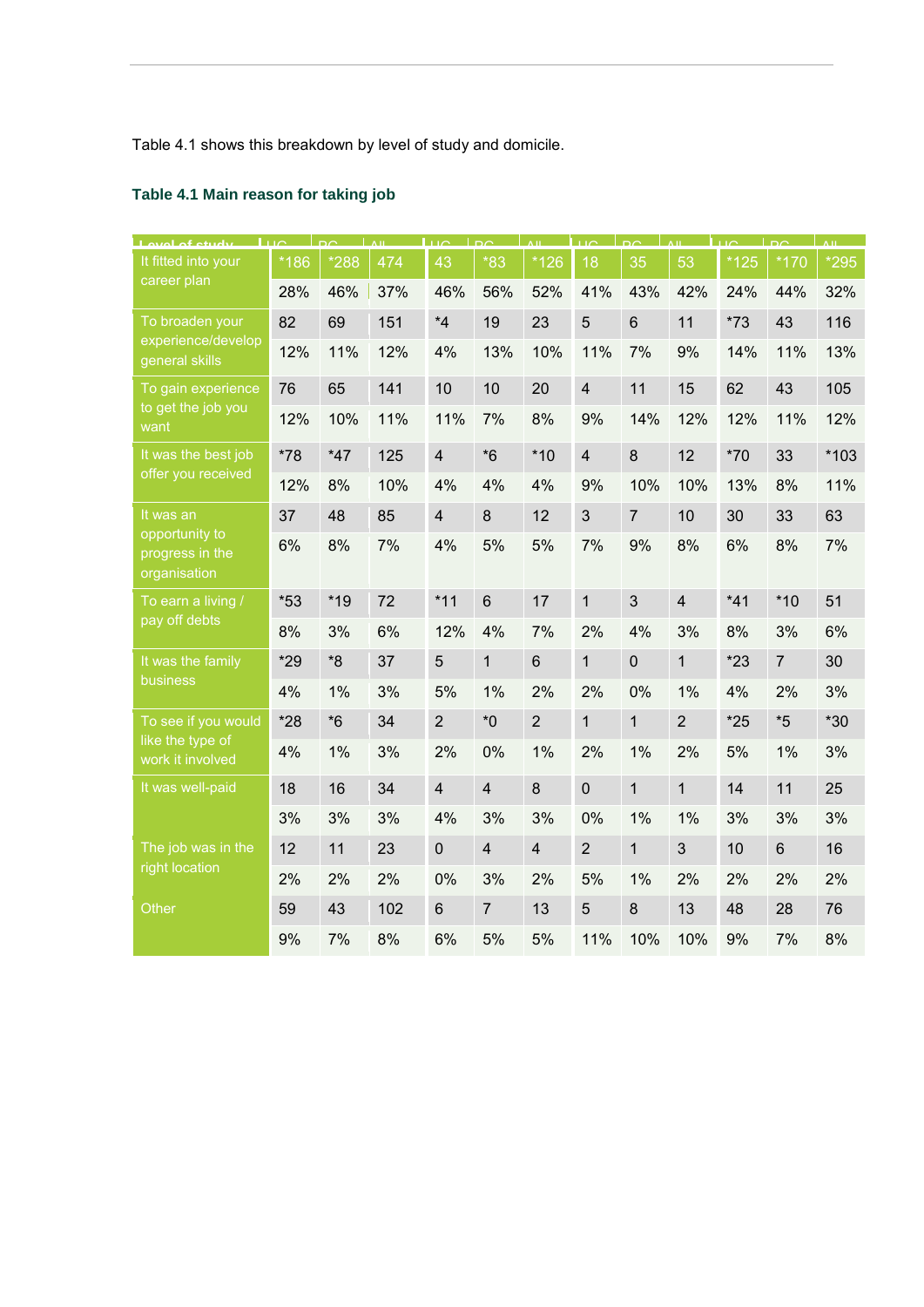**39% of employed graduates felt that the qualification from University of London Worldwide helped to obtain their job**: of these, 77% stated it gave them an advantage and 23% said it was a formal requirement. As seen in Table 4.2, UoL Worldwide undergraduates were particularly likely to report that the qualification was an advantage (33%) in comparison to 26% of postgraduates, or a requirement, 14% of undergraduates in comparison to 3% of postgraduates. Three-fifths of all those in work (58%) thought the qualification was not required in order to obtain their current role, the vast majority of who (89%) had already started the role before they had completed their qualification with UoL Worldwide.

| <b>Domicile</b>                                    | <b>Total</b>       |             |                 | <b>UK</b>         |             |              | <b>EU</b>         |                |              |                    | <b>Rest of World</b> |              |
|----------------------------------------------------|--------------------|-------------|-----------------|-------------------|-------------|--------------|-------------------|----------------|--------------|--------------------|----------------------|--------------|
| <b>Level of</b><br>study (all<br>those in<br>work) | <b>UG</b><br>(658) | PG<br>(620) | All<br>(1, 278) | <b>UG</b><br>(93) | PG<br>(148) | All<br>(241) | <b>UG</b><br>(44) | PG<br>(81)     | All<br>(125) | <b>UG</b><br>(521) | <b>PG</b><br>(389)   | All<br>(910) |
| No, the<br>course was                              | $*95$              | $*18$       | 113             | 9                 | $*5$        | 14           | 3                 | $*1$           | $*_{4}$      | *83                | $*12$                | $*95$        |
| a formal<br>requirement                            | 14%                | 3%          | 9%              | 10%               | 3%          | 6%           | 7%                | $1\%$          | 3%           | 16%                | 3%                   | 10%          |
| No, it gave<br>me an                               | $*217$             | $*164$      | 381             | 27                | 40          | 67           | 11                | $*15$          | $*26$        | *179               | 108                  | *287         |
| advantage                                          | 33%                | 26%         | 30%             | 29%               | 27%         | 28%          | 25%               | 19%            | 21%          | 34%                | 28%                  | 32%          |
| Yes, the<br>course was                             | $*318$             | $*424$      | 742             | 55                | *103        | *158         | 28                | $*61$          | *89          | *235               | *259                 | *494         |
| not a formal<br>requirement                        | 48%                | 68%         | 58%             | 59%               | 70%         | 66%          | 64%               | 75%            | 71%          | 45%                | 67%                  | 54%          |
| Don't know                                         | $*28$              | $*14$       | 42              | 2                 | $^*0$       | $*2$         | $\overline{2}$    | $\overline{4}$ | 6            | $*24$              | 10                   | 34           |
|                                                    | 4%                 | 2%          | 3%              | 2%                | 0%          | 1%           | 5%                | 5%             | 5%           | 5%                 | 3%                   | 4%           |

**Table 4.2 Whether graduates would have obtained job without their UoL Worldwide course** 

Of those who were in their job before or during their study with UoL Worldwide, three-fifths (61%) were not given any support by their employer. Of those that were supported, 60% were given study leave, 50% had their tuition fees paid in full or part and 3% were given a grant to cover tuition fees and living expenses. Those in graduate level work were more likely to be given some form of support for their study by their employer than those in non-graduate work (40% vs 28%).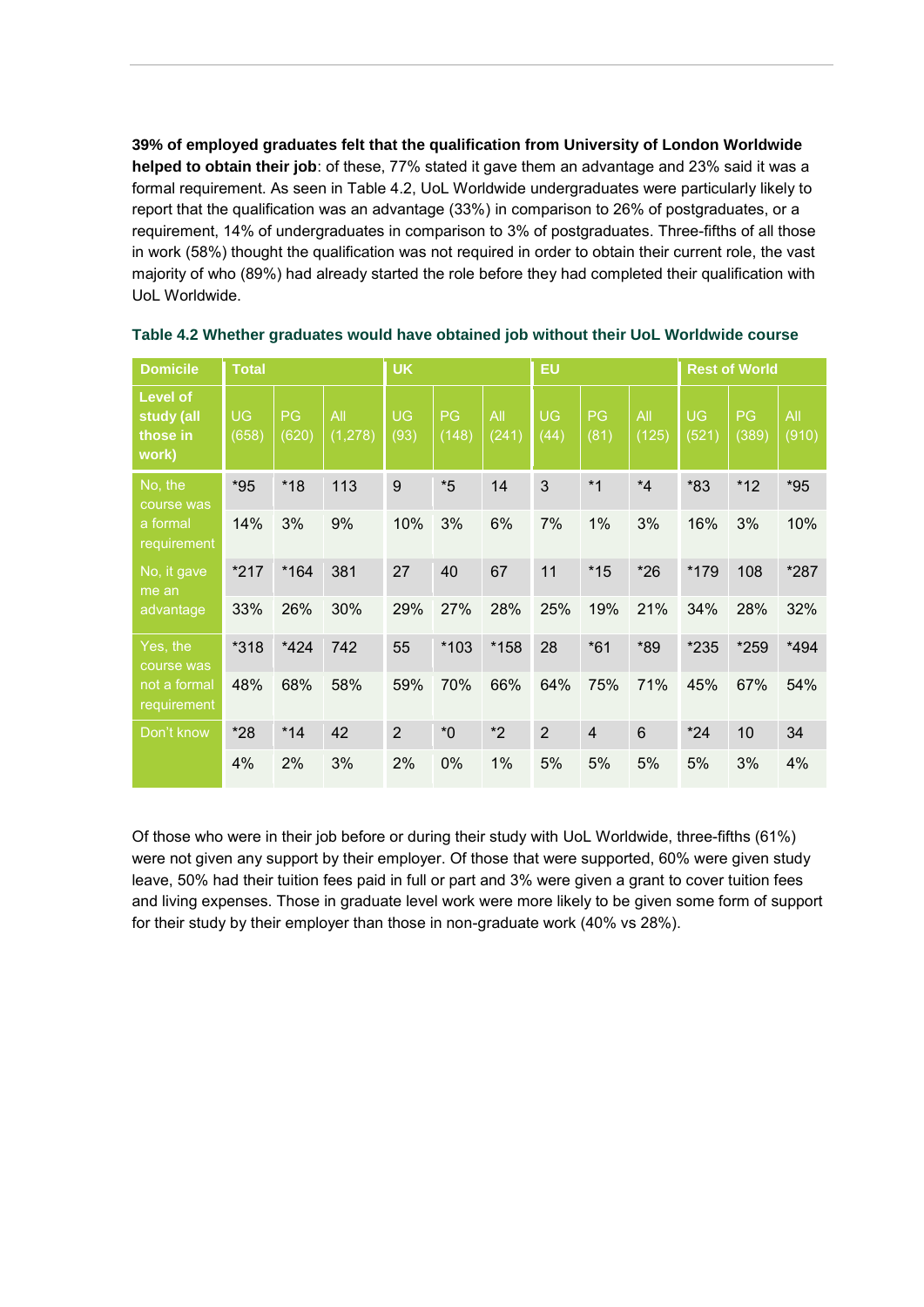# <span id="page-12-0"></span>5 Graduates in further study, training or research

### **Detail of study**

**Of all the graduates who were involved in further study, training or research at the time of the survey, approximately one third (33%) were studying via the University of London Worldwide.**  When responses of those engaged in further study are analysed by level of study, we can see a larger proportion of this group were postgraduates (48%) in comparison to 29% undergraduates.

81% of the graduates who indicated they were working towards the completion of a first degree, undertook this as a continuation of studies their UoL Worldwide undergraduate certificate or diploma.

Graduates are most commonly undertaking a taught course higher degree (27%), a professional qualification (24%) or a first degree (20%). Those reporting UK domicile during UoL Worldwide study are more likely to be undertaking a postgraduate diploma or certificate (18%) than those in non-EU countries (4%); those from non-EU countries were more likely to be undertaking a first degree.

**UoL Worldwide postgraduates are most commonly in higher degrees (53% in research or a taught course) whereas undergraduates have entered more varied qualifications** (27% profession qualification, 26% higher degree, and 24% first degree), as shown in the figure below.



**Figure 5.1 Type of qualification undertaken by those in further study, training or research** 

Graduates in study have entered into a wide range of subjects. Most commonly they are in Law (39%), business & administrative studies (26%) and Social studies (11%).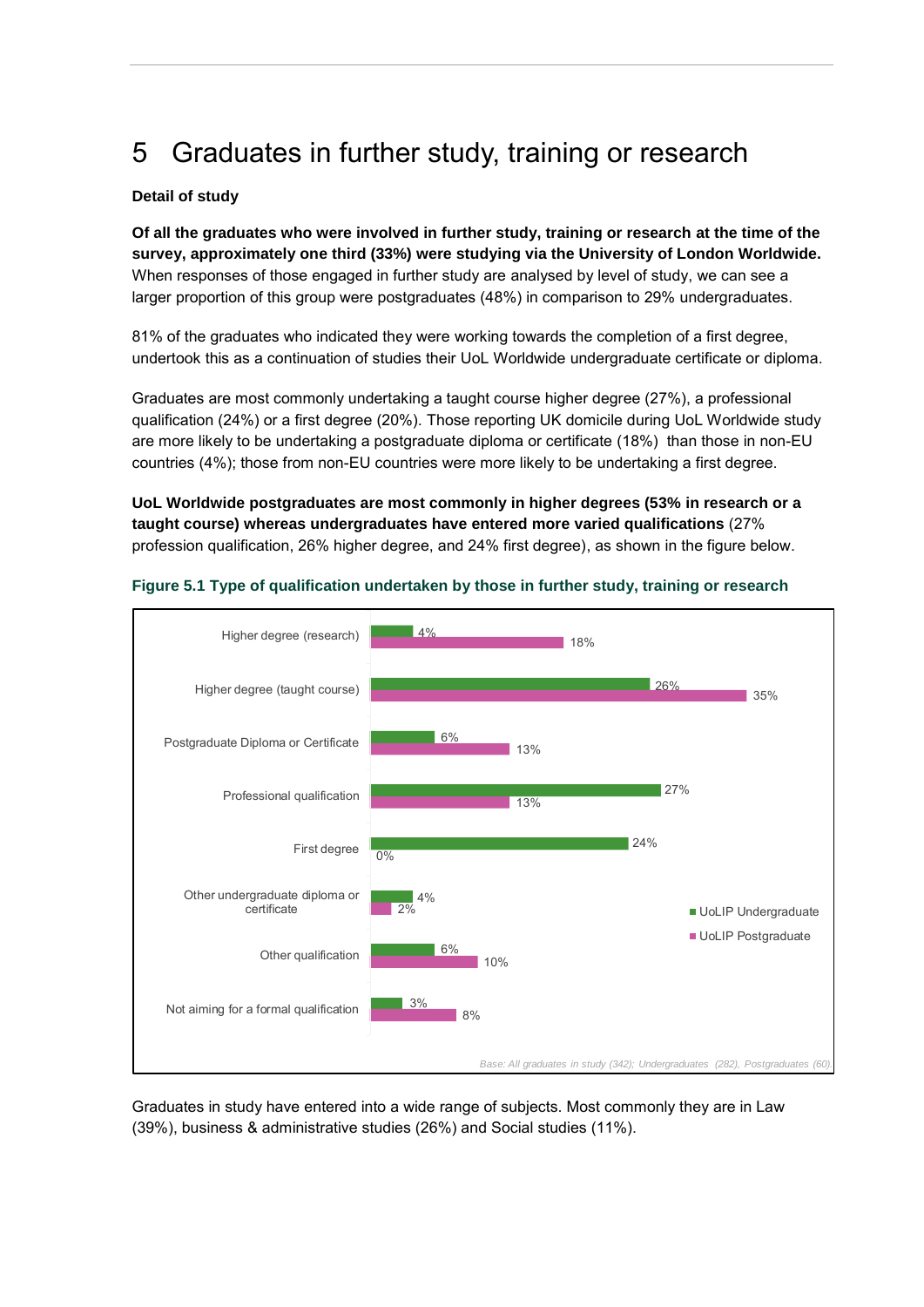#### **Motivation and support**

As shown in Figure 5.2, the largest proportion of graduates reported **the main reason for deciding to undertake further study, training or research was to develop a broader or more specialist range of skills or knowledge (56%).** 38% undertook further study with a view of changing or improving their career options. 32% were interested in the content of the course and 28% enjoyed their first course and wanted to continue studying. Of those undertaking a first degree, 65% had planned to take this next step after completing their diploma or certificate with UoL Worldwide.



#### **Figure 5.2 Reasons for deciding to undertake further study, training or research**

UoL Worldwide undergraduates were more likely to state one reason for undertaking further study (69%) than postgraduates (52%), primarily driven by those stating that they had planned to take a first degree after their diploma or certificate (16% vs 0%). Postgraduates tended to give much more varied reasons as to why they wanted to continue their study (42% gave 3 or more reasons in comparison to 21% of undergraduates).

82% of graduates in further study were self-funded, for example through savings or loans (raising to 87% among UoL Worldwide undergraduates). 17% were funded by an external source, such as through their employer, a grant, award, scholarship or bursary.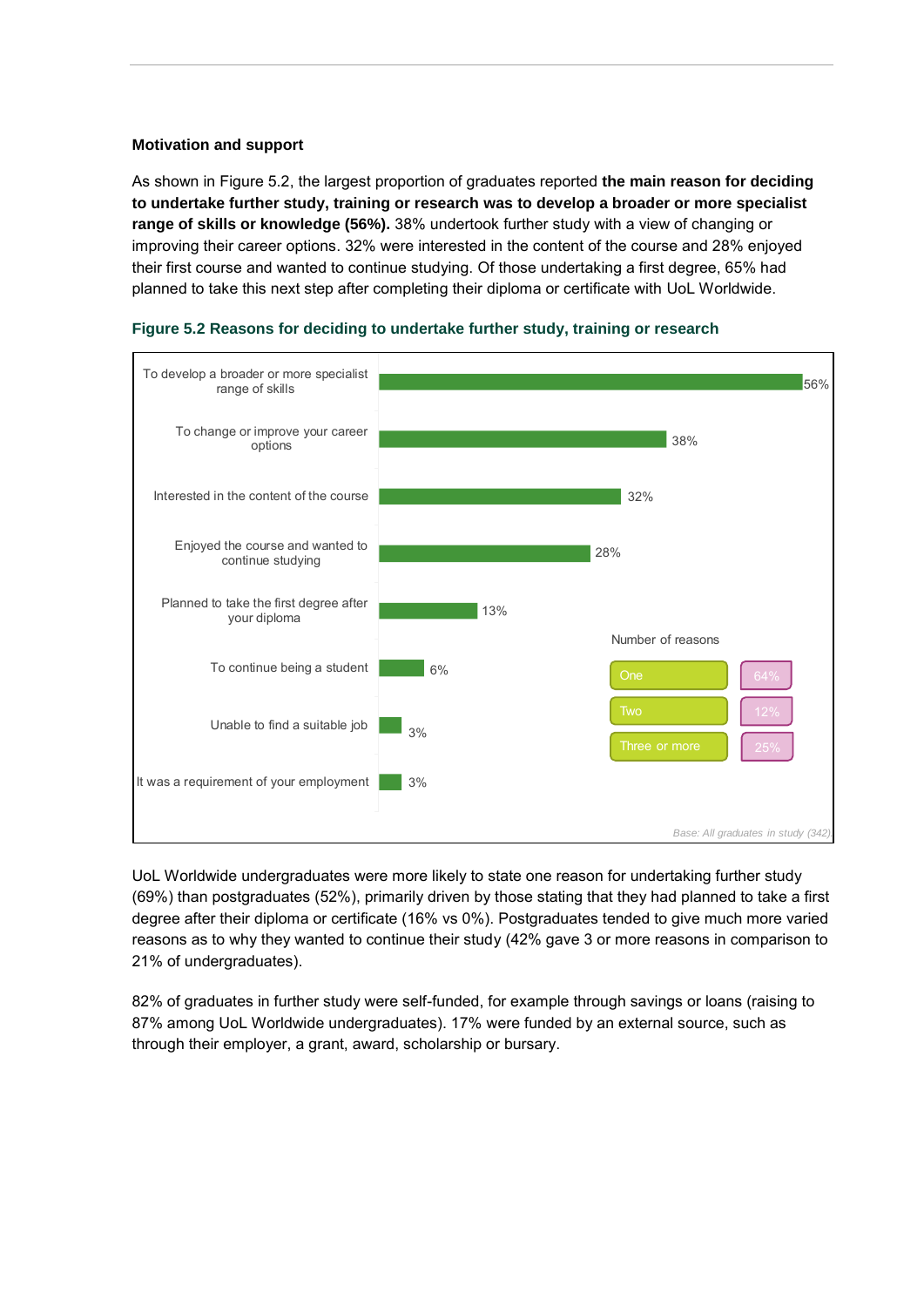# <span id="page-14-0"></span>6 Measuring graduate satisfaction

91% of postgraduates reported they didn't not spent any time, during their UoL Worldwide course, at a local teaching institution, whereas 71% of undergraduates studied at least some of their course at a teaching institution. Postgraduates were, however, more likely to be working in paid employment fulltime while conducting their studies (82%) in comparison to undergraduates (37%).

The majority of graduates agreed or strongly agreed that their UoL Worldwide course met their needs and developed them in range of ways: 79% agreed that the flexibility of the course met their needs and that the course helped them to become an independent learner, 75% thought it challenged them to achieve their best work (which rose to 84% among those who got a 1st). Graduates in work or study at the time of the survey were more likely to agree with both these statements (80% and 76% respectively) than those who were not (71% and 67%). 68% of graduates said the course made them feel confident in tackling unfamiliar situations or problems and 59% said it helped them to become an informed and active citizen.

Graduates reported that the top three impacts of the Higher Education experience were; that it enhanced their social and intellectual capabilities beyond employment (87%), enabled them to progress towards their long-term career aspirations (87%) and enhanced the quality of their life generally (80%) Table 6.1 provides the full breakdown of responses.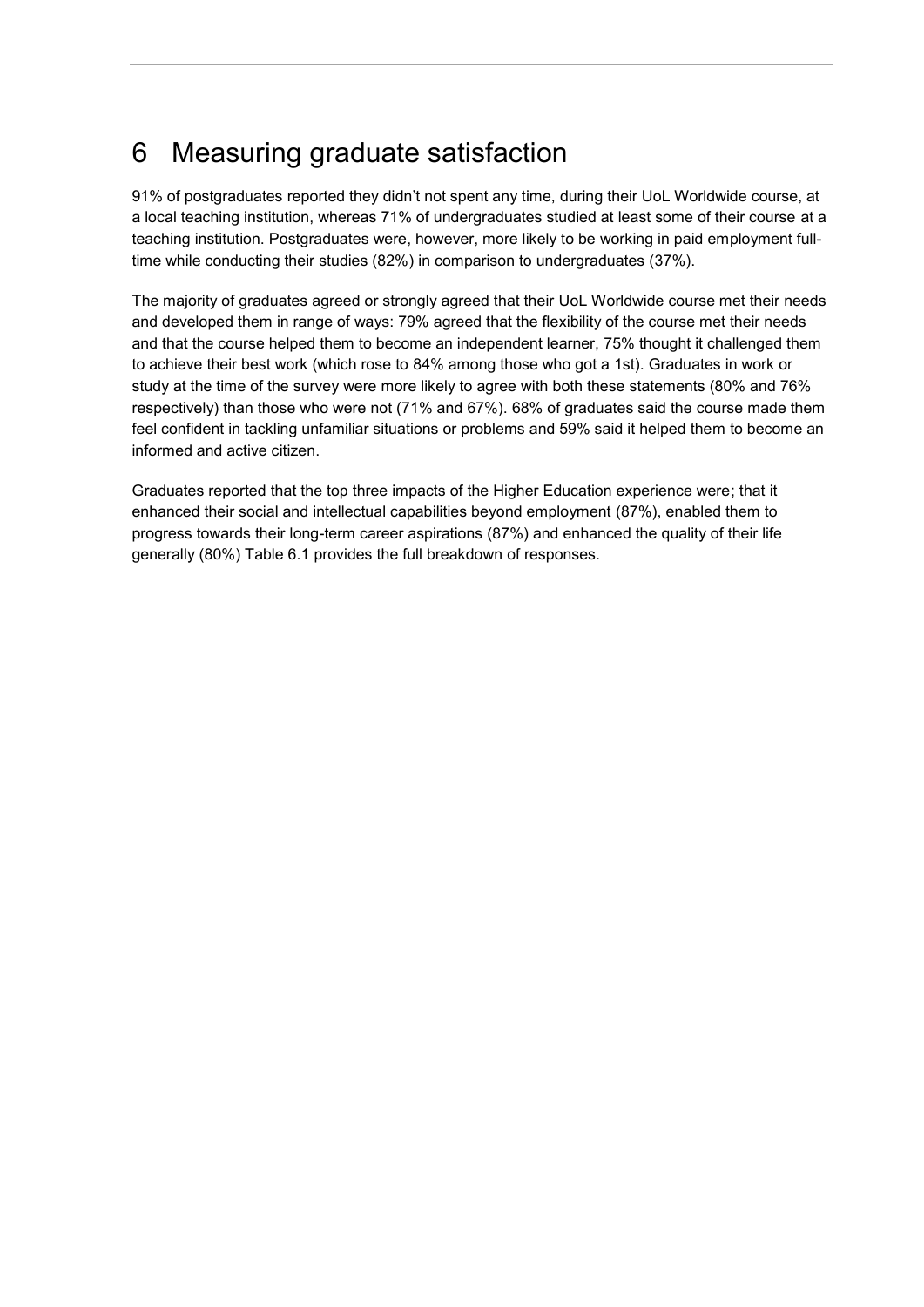| <b>Domicile</b>                                    | <b>Total</b>       |             |               | <b>UK</b>          |             |              | EU                |            |              |                    | <b>Rest of World</b> |               |
|----------------------------------------------------|--------------------|-------------|---------------|--------------------|-------------|--------------|-------------------|------------|--------------|--------------------|----------------------|---------------|
| <b>Level of</b><br>study (all)                     | <b>UG</b><br>(993) | PG<br>(694) | All<br>(1687) | <b>UG</b><br>(124) | PG<br>(170) | All<br>(294) | <b>UG</b><br>(54) | PG<br>(89) | All<br>(143) | <b>UG</b><br>(815) | PG<br>(433)          | All<br>(1248) |
| Enhance your<br>social and<br>intellectual         | *854               | *622        | 1476          | 105                | 146         | 251          | $*52$             | 82         | $*134$       | *697               | *392                 | 1089          |
| capabilities<br>beyond<br>employment*              | 86%                | 90%         | 87%           | 85%                | 86%         | 85%          | 96%               | 92%        | 94%          | 86%                | 91%                  | 87%           |
| Progress<br>towards your<br>long-term              | *839               | *629        | 1468          | 108                | 156         | 264          | 49                | 74         | 123          | *682               | *397                 | 1079          |
| career<br>aspirations*                             | 84%                | 91%         | 87%           | 87%                | 92%         | 90%          | 91%               | 83%        | 86%          | 84%                | 92%                  | 86%           |
| <b>Enhance the</b>                                 | $*811$             | $*532$      | 1343          | 99                 | $*117$      | $*216$       | 45                | 67         | 112          | *667               | 346                  | *1013         |
| quality of your<br>life generally                  | 82%                | 77%         | 80%           | 80%                | 69%         | 73%          | 83%               | 75%        | 78%          | 82%                | 80%                  | 81%           |
| <b>Access</b><br>immediate or<br>short-term job    | 596                | 401         | 997           | 71                 | 99          | 170          | 35                | $*42$      | 77           | 490                | 259                  | 749           |
| opportunities<br>in your<br>chosen<br>career       | 60%                | 58%         | 59%           | 57%                | 58%         | 58%          | 65%               | 47%        | 54%          | 60%                | 60%                  | 60%           |
| <b>Level of</b><br>study (all<br>those in<br>work) | <b>UG</b><br>(658) | PG<br>(620) | All<br>(1278) | <b>UG</b><br>(93)  | PG<br>(148) | All<br>(241) | <b>UG</b><br>(44) | PG<br>(81) | All<br>(125) | <b>UG</b><br>(521) | PG<br>(389)          | All<br>(910)  |
| Enhance your<br>credibility or<br>standing in      | *533               | *552        | 1085          | 79                 | 129         | 208          | 38                | 72         | 110          | $*416$             | *349                 | 765           |
| the<br>workplace*                                  | 81%                | 89%         | 85%           | 85%                | 87%         | 86%          | 86%               | 89%        | 88%          | 80%                | 90%                  | 84%           |
| Make a<br>difference in                            | $*519$             | $*524$      | 1043          | 77                 | 122         | 199          | 37                | 62         | 99           | $*405$             | $*338$               | 743           |
| the<br>workplace*                                  | 79%                | 85%         | 82%           | 83%                | 82%         | 83%          | 84%               | 77%        | 79%          | 78%                | 87%                  | 82%           |
| Influence the<br>work of                           | $*432$             | *463        | 895           | 63                 | 106         | 169          | 31                | 54         | 85           | $*338$             | $*301$               | 639           |
| others in the<br>workplace*                        | 66%                | 75%         | 70%           | 68%                | 72%         | 70%          | 70%               | 67%        | 68%          | 65%                | 77%                  | 70%           |
| Change<br>organisational<br>culture and/or         | 388                | 379         | 767           | 50                 | 89          | 139          | 31                | 46         | 77           | 307                | 243                  | 550           |
| working<br>practices                               | 59%                | 61%         | 60%           | 54%                | 60%         | 58%          | 70%               | 57%        | 62%          | 59%                | 62%                  | 60%           |

# **Table 6.1 The proportion of graduates who felt that Higher Education has impacted them to some or great extent in the following ways**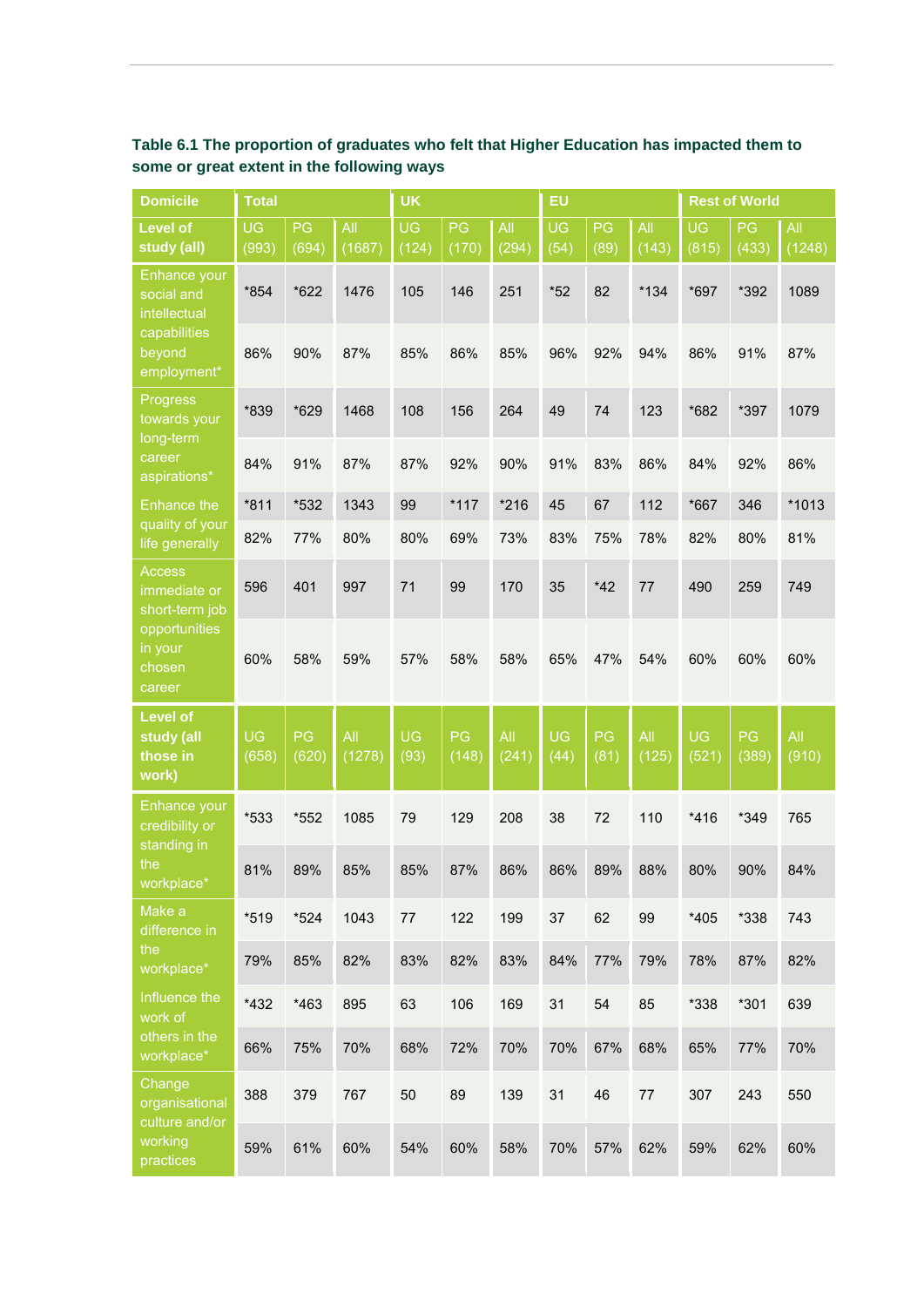**Graduates from a postgraduate UoL Worldwide course were more likely to respond positively about 5 of the 8 impacts when asked, in comparison to undergraduates** (as highlighted by the asterisks in the statements in table 6.1 above). This could be because the statements largely revolved around their careers and postgraduates have shown to be more work-oriented in terms of the number entering employment, the number in graduate level work and the reasons behind their employment (i.e. a desire for the type of work rather than non-professional related goals). Undergraduates more frequently agreed that their Higher Education experience had enhanced their quality of life more generally (82% vs 77%), as did those currently in study (85% in study vs 80% average).

Just under a quarter of all graduates (24%) highlighted another impact that their Higher Education experience had on them. This included improving enabling them to grow as a person, for example through increased confidence / sense of achievement /satisfaction (164 graduates); to enhance their general or workplace specific knowledge and skills (110 graduates), improve their analytical or critical thinking (38 graduates), improve access to further learning (37 graduates) and broaden their cognitive skills (33 graduates).

The Net Promoter Score (NPS), is an established technique for gauging the loyalty and satisfaction of the relationship with an organisation, in this case the University of London. It typically asks to what extent customers (or in this case graduates), would recommend the organisation on a scale of 0 to 10. The Net Promoter Score is calculated by subtracting the percentage of respondents who are detractors (give a score of 0 - 6) from the percentage who are promoters (give a score 9 or 10).

**The NPS was at 30%** - this positive figure shows there are more promoters than detractors.

Postgraduates with UoL Worldwide have a higher NPS (42%) compared to undergraduates (22%). Those in PG LSHTM courses (53%) and MSC Professional Accountancy (48%) had a higher NPS than average, whereas those in UG Laws (35%) and UG EMFSS programmes (8%) are lower.

As shown in Table 6.2 below, the survey collected three key satisfaction measures when ranked from 0 (most negative response) to 10 (most positive response), for UoL Worldwide; satisfaction with their UoL Worldwide experience, likelihood of recommending UoL Worldwide, and likelihood of staying in touch with UoL Worldwide. The table shows that postgraduates ranked each of these three measures more positively than undergraduates; this is particularly pronounced among those outside of the EU and UK (8 PG vs 7.4 UG satisfaction, 8.6 PG vs 7.8 UG recommendation, 7.5 PG vs 6.7 UG likelihood of staying in touch).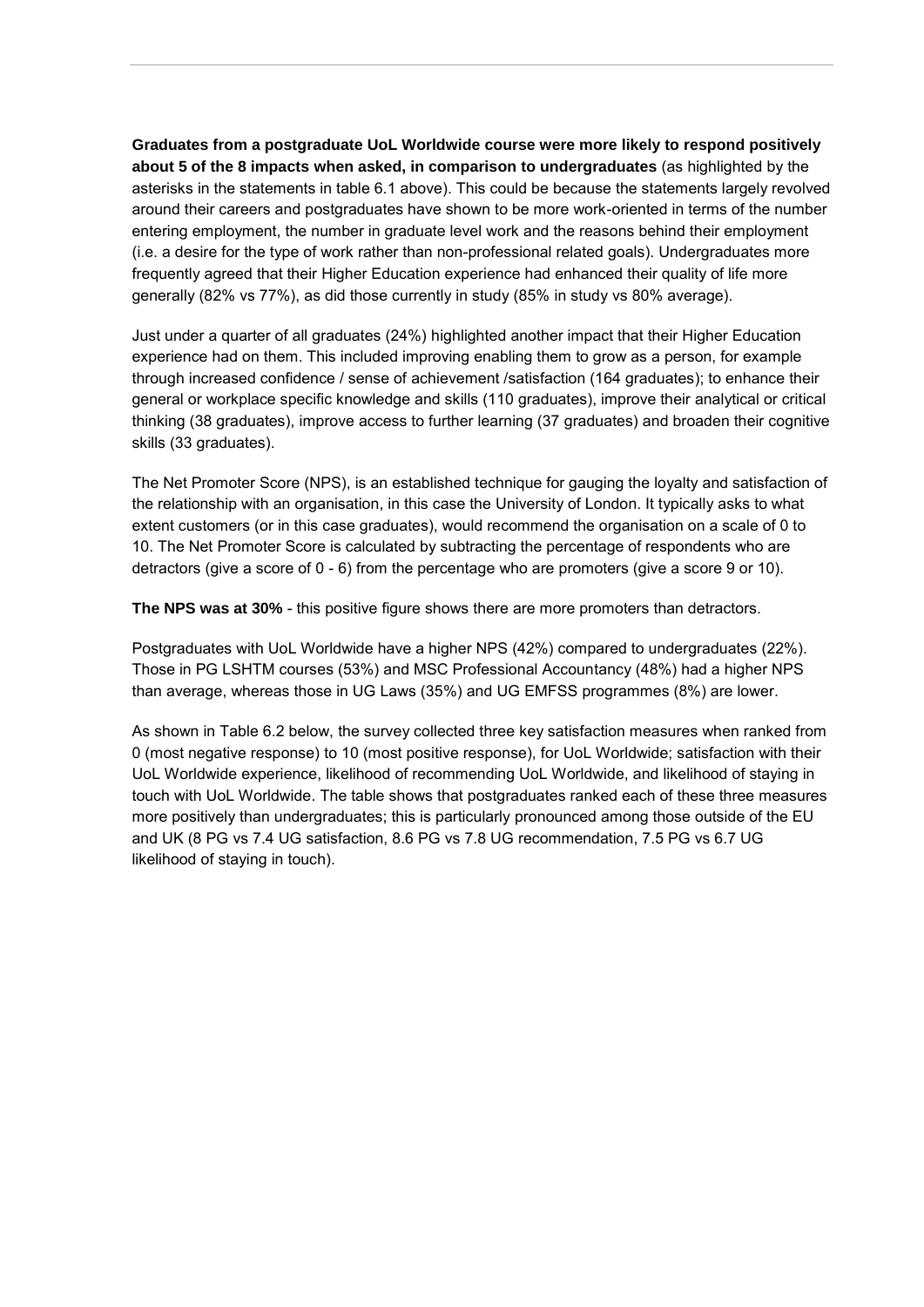| <b>Domicile</b>                                                       | <b>Total</b>       |                |               | <b>UK</b>          |             |                  | <b>EU</b>         |            |              | <b>Rest of World</b> |                     |                |  |
|-----------------------------------------------------------------------|--------------------|----------------|---------------|--------------------|-------------|------------------|-------------------|------------|--------------|----------------------|---------------------|----------------|--|
| Level of<br>study (all<br>graduates <sup>5</sup> )                    | <b>UG</b><br>(993) | PG<br>(694)    | All<br>(1687) | <b>UG</b><br>(124) | PG<br>(170) | All<br>(294)     | <b>UG</b><br>(54) | PG<br>(89) | All<br>(143) | <b>UG</b><br>(815)   | PG<br>(433)         | All<br>(1248)  |  |
| Satisfaction<br>with overall<br>experience                            | 7.4                | $7.9^{US}$     | 7.6           | 7.3                | 7.7         | 7.6              | 7.7               | 7.6        | 7.7          | 7.4                  | 8 UG                | 7.6            |  |
| Whether<br>likely to<br>recommend                                     | 7.8                | $8.4^{\cup G}$ | 8.1           | 7.6                | 8.1         | 7.9              | 8.2               | 8.3        | 8.3          | 7.8                  | $8.6$ UG            | 8.1            |  |
| Whether<br>likely to stay<br>in touch with<br><b>UoL</b><br>Worldwide | 6.5                | $6.9$ UG       | 6.7           | 5.3                | 5.7         | 5.6 <sup>a</sup> | 6.3               | 6.7        | 6.5          | 6.7                  | $7.5$ <sup>UG</sup> | 7 <sup>a</sup> |  |

**Table 6.2 The mean score of three key measures of the experience of University of London Studies as broken down by domicile and level of study** 

-

<sup>&</sup>lt;sup>5</sup> This base size includes 'Don't know' responses which are excluded for the mean score calculation. There are 16, 18 and 19 'Don't know' responses respectively.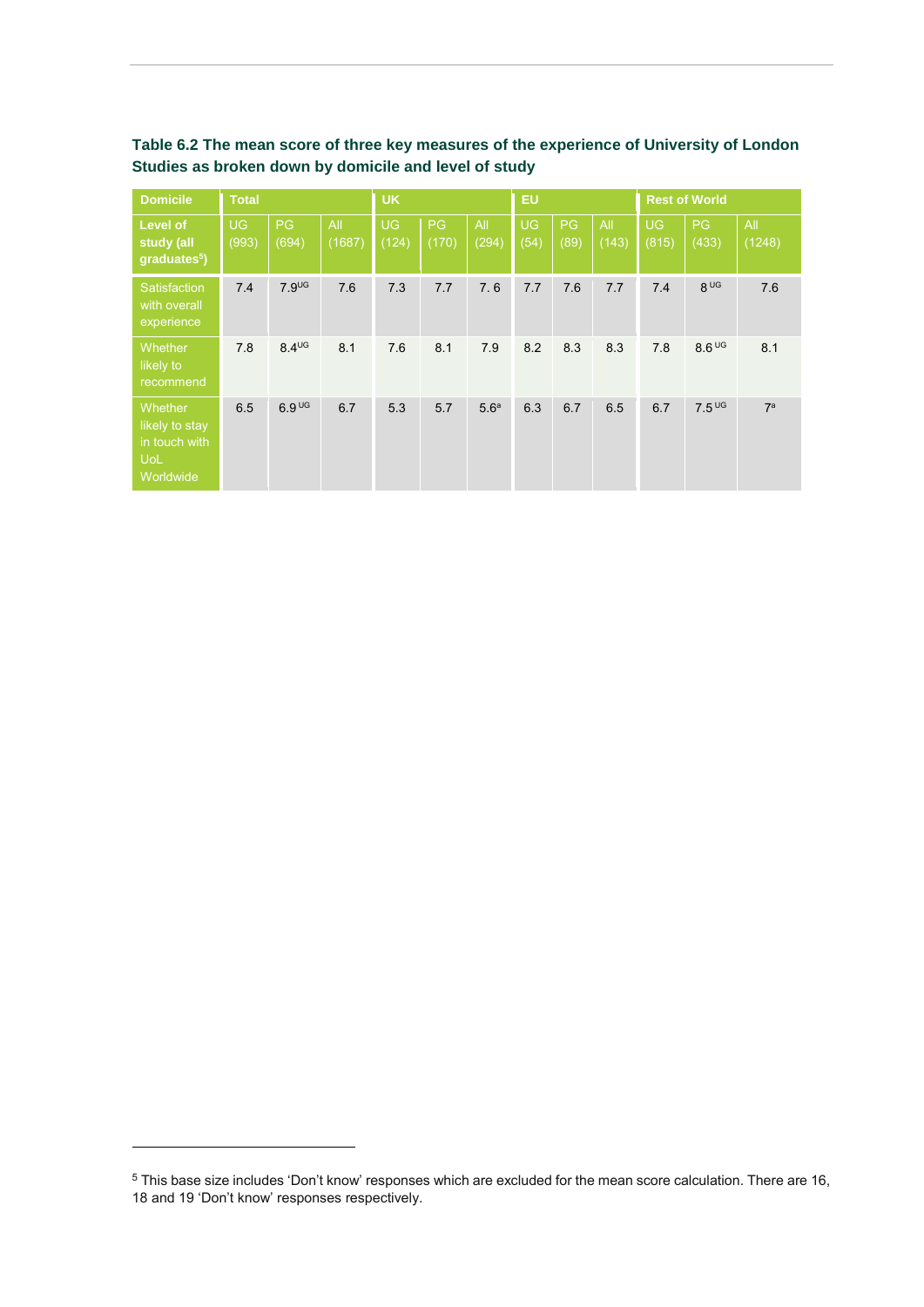Figure 6.3 below looks in closer details at two of the satisfaction measures when ranked from 0 (most negative response) to 10 (most positive response), broken down by UoL Worldwide course and highlighting UK, EU and ROW domicile.

Those who completed UG EMFSS and UG Laws (ranking 7.3 and 7.4) were less likely to be satisfied with the UoL Worldwide experience compared to those in the other postgraduate courses. Along with postgraduates, those who completed UG Laws (8.1) were more likely to recommend UoL Worldwide than those who completed UG EMFSS Programmes (7.5). There were no significant differences between the mean scores of the postgraduate courses.



#### **Figure 6.3 The mean score of two key measures of the experience of University of London Studies**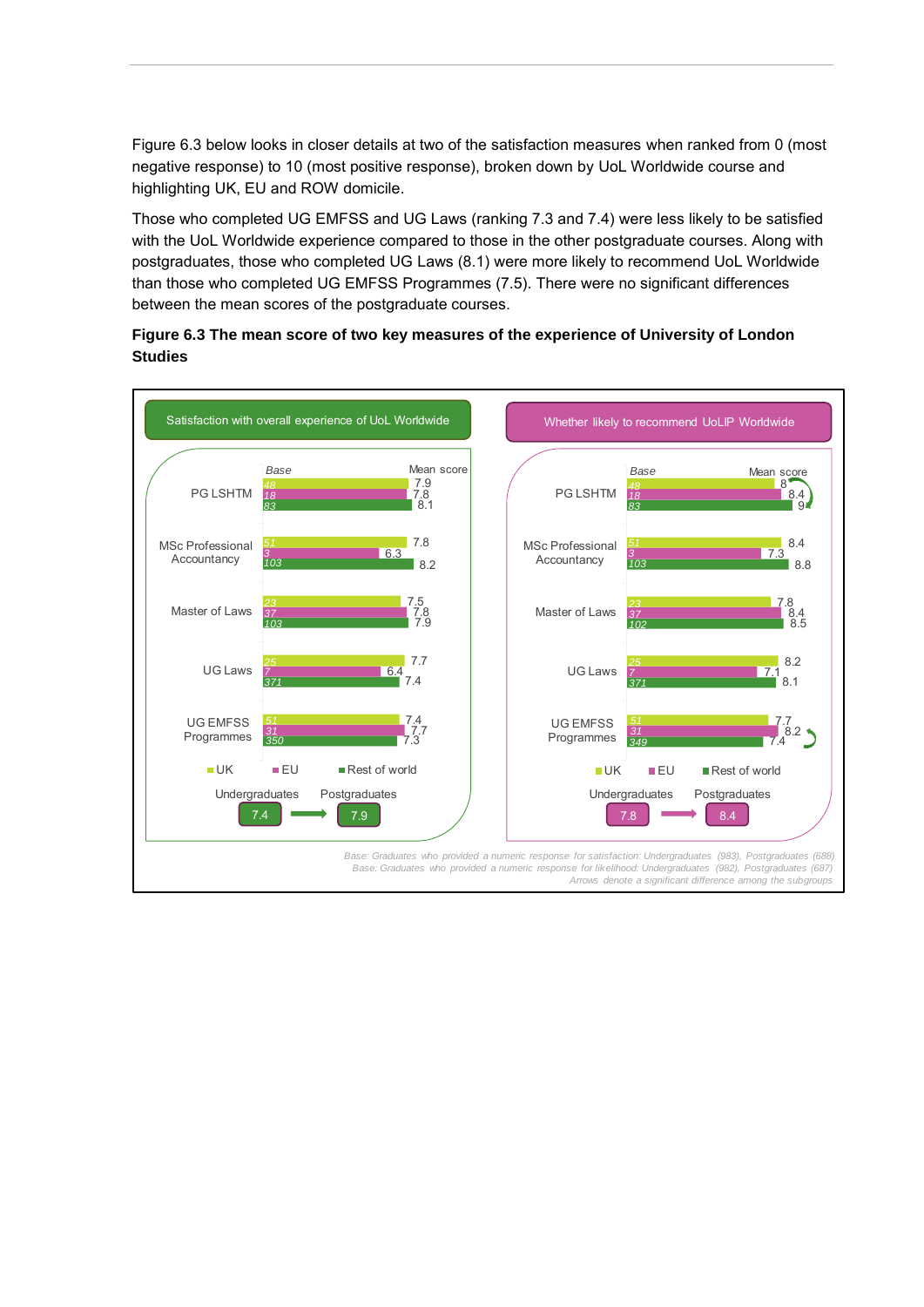# <span id="page-19-0"></span>7 Benchmarking UoL Worldwide graduate outcomes

The data presented below provides a benchmarking comparison between the UoL Worldwide 16/17 graduate destinations data with the 15/16 data from HESA's Early DLHE survey.

The questions chosen for benchmarking remained largely the same between the two surveys which allows for direct comparison<sup>6</sup>. Six institutions were chosen by the UoL Worldwide team for the benchmarking exercise: The University of Edinburgh, Heriot-Watt University, The University of Hertfordshire (referred to as 'Herts' in the tables below), The University of Liverpool, London School of Economics and Political Science ('LSE') and The Open University ('OU'). The 'Total' column in the tables refer to the total for these 6 institutions.

|                                             | <b>Total</b> | Edin-<br>burgh | Heriot-<br><b>Watt</b> | <b>Herts</b> | Liver-<br>pool | <b>LSE</b> | OU    | <b>UoL</b><br><b>World</b><br>wide |
|---------------------------------------------|--------------|----------------|------------------------|--------------|----------------|------------|-------|------------------------------------|
| Base (all)                                  | 29443        | 5573           | 1557                   | 4357         | 3749           | 2869       | 11338 | 1687                               |
|                                             | 17907        | 3264           | 1066                   | 2898         | 2178           | 2010       | 6491  | 1115                               |
| Working full-time                           | 61%          | 59%            | 68%                    | 67%          | 58%            | 70%        | 57%   | 66%                                |
|                                             | 3419         | 563            | 115                    | 518          | 350            | 140        | 1733  | 99                                 |
| <b>Working part-time</b>                    | 12%          | 10%            | 7%                     | 12%          | 9%             | 5%         | 15%   | 6%                                 |
| Due to start a job in                       | 391          | 82             | $\mathbf 0$            | 38           | 58             | 84         | 129   | 23                                 |
| the next month                              | 1%           | 1%             | $0\%$                  | 1%           | 2%             | 3%         | 1%    | 1%                                 |
| Engaged in full-time                        | 3662         | 1066           | 213                    | 557          | 777            | 344        | 705   | 197                                |
| further study,<br>training or research      | 12%          | 19%            | 14%                    | 13%          | 21%            | 12%        | 6%    | 12%                                |
| Engaged in part-                            | 858          | 47             | 13                     | 77           | 56             | 23         | 642   | 50                                 |
| time further study,<br>training or research | 3%           | 1%             | 1%                     | 2%           | 1%             | $1\%$      | 6%    | 3%                                 |
| Taking time out in                          | 565          | 194            | 63                     | 53           | 112            | 75         | 68    | 32                                 |
| order to travel                             | 2%           | 3%             | 4%                     | 1%           | 3%             | 3%         | $1\%$ | 2%                                 |
| Doing something                             | 1498         | 73             | 11                     | 83           | 49             | 50         | 1232  | 61                                 |
| else                                        | 5%           | 1%             | 1%                     | 2%           | 1%             | 2%         | 11%   | 4%                                 |
|                                             | 1143         | 284            | 76                     | 133          | 169            | 143        | 338   | 110                                |
| Unemployed                                  | 4%           | 5%             | 5%                     | 3%           | 5%             | 5%         | 3%    | 7%                                 |

### **Table 7.1 Most important activity**

-

As Table 7.1 shows, overall, a larger proportion of UoL Worldwide graduates entered full-time employment compared to the average of the other 6 institutions (66% vs 61%). LSE had the greatest proportion of graduates in full-time work (70%), followed by Heriot-Watt (68%), Hertfordshire (67%) and UoL Worldwide (66%). Conversely, UoL Worldwide graduates were less likely to have entered part-time work than average (6% vs 12%) and were of a similar level to LSE (5%). Though the same

<sup>&</sup>lt;sup>6</sup> Only minor tweaks have been made to some of the questions; for example, for most important activity, the 'unemployed' code in the DLHE survey became 'Unemployed and looking for work' in the UoL Worldwide survey.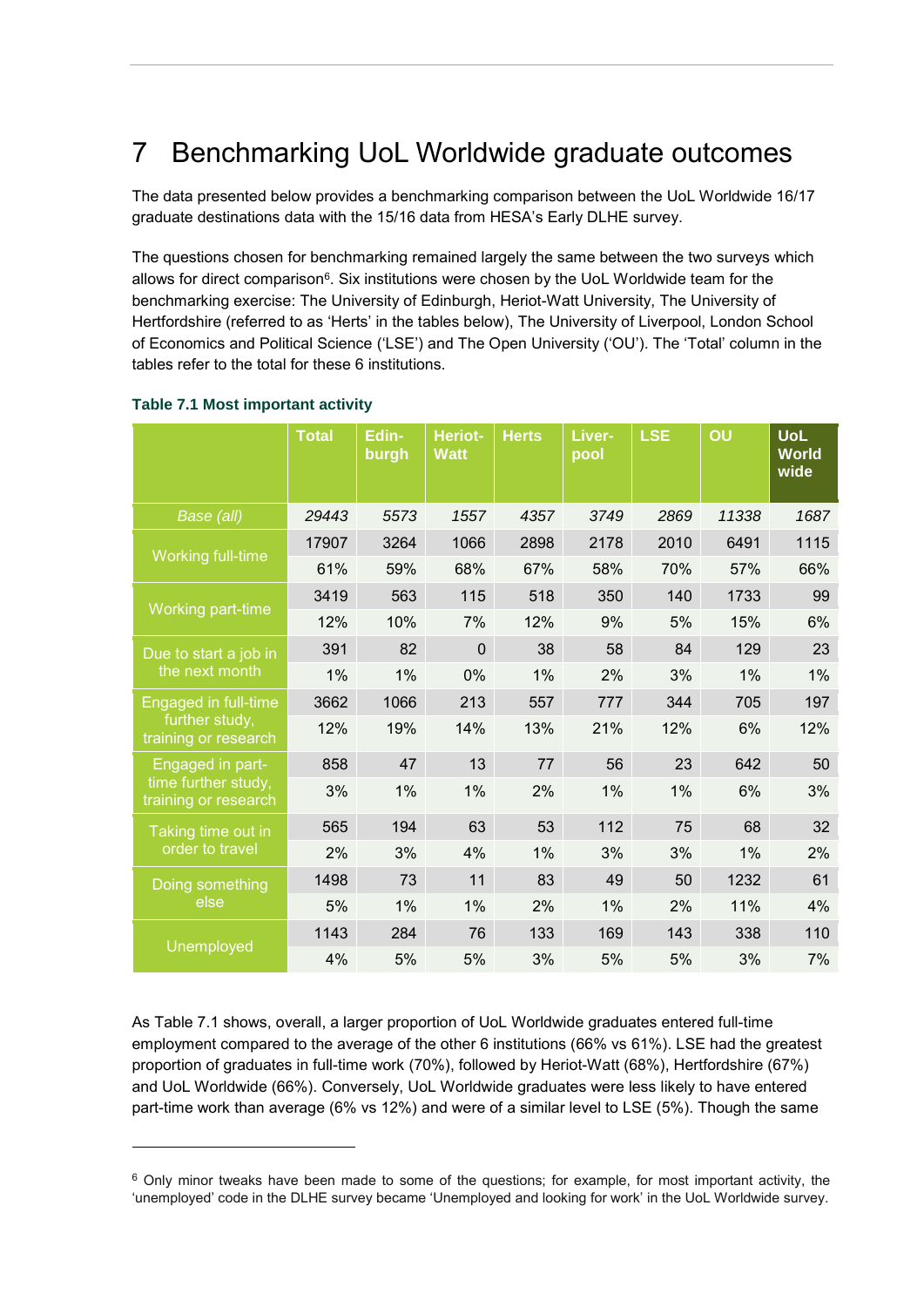proportion of UoL Worldwide graduates entered any form of employment compared to the average of the benchmarking institutions (72%), they did have a slightly higher rate of unemployment (7% vs 4% average).

UoL Worldwide graduates were in line with the average of the benchmarking institutions in regard to study - both full-time (12%) and part-time (3%) - travel (2%), starting a job in the next month (1%) and doing something else (4% UoL Worldwide and 5% average).

A greater proportion of UoL Worldwide graduates in employment, were in graduate-level work compared to average (84% vs 77%), ranking second behind LSE (95%). Table 7.2 below shows the full breakdown among the institutions.

|                                                  | <b>Total</b> | Edin-<br>burgh | <b>Heriot-</b><br><b>Watt</b> | <b>Herts</b> | Liver-<br>pool | <b>LSE</b> | <b>OU</b> | <b>UoL</b><br><b>World</b><br>wide |
|--------------------------------------------------|--------------|----------------|-------------------------------|--------------|----------------|------------|-----------|------------------------------------|
| Base (those who<br>provided their<br>occupation) | 22551        | 3973           | 1193                          | 3551         | 2700           | 2230       | 8904      | 1278                               |
| Graduate-level                                   | 17365        | 3127           | 965                           | 2826         | 2035           | 2108       | 6304      | 1075                               |
| <b>work</b>                                      | 77%          | 79%            | 81%                           | 80%          | 75%            | 95%        | 71%       | 84%                                |

**Table 7.2 Graduate level employment** 

The employment basis of UoL Worldwide graduates was very similar to the other 6 institutions on average, as seen in Table 7.3 below. The greatest difference was among those in formal contracts (permanent or fixed term). UoL Worldwide graduates were less likely to be in this type of work (82% vs 86% average), though more likely to find themselves self-employed or freelancing (8% vs 5% average) particularly in comparison the Hertfordshire, LSE and Liverpool (3%, 3% and 2% respectively).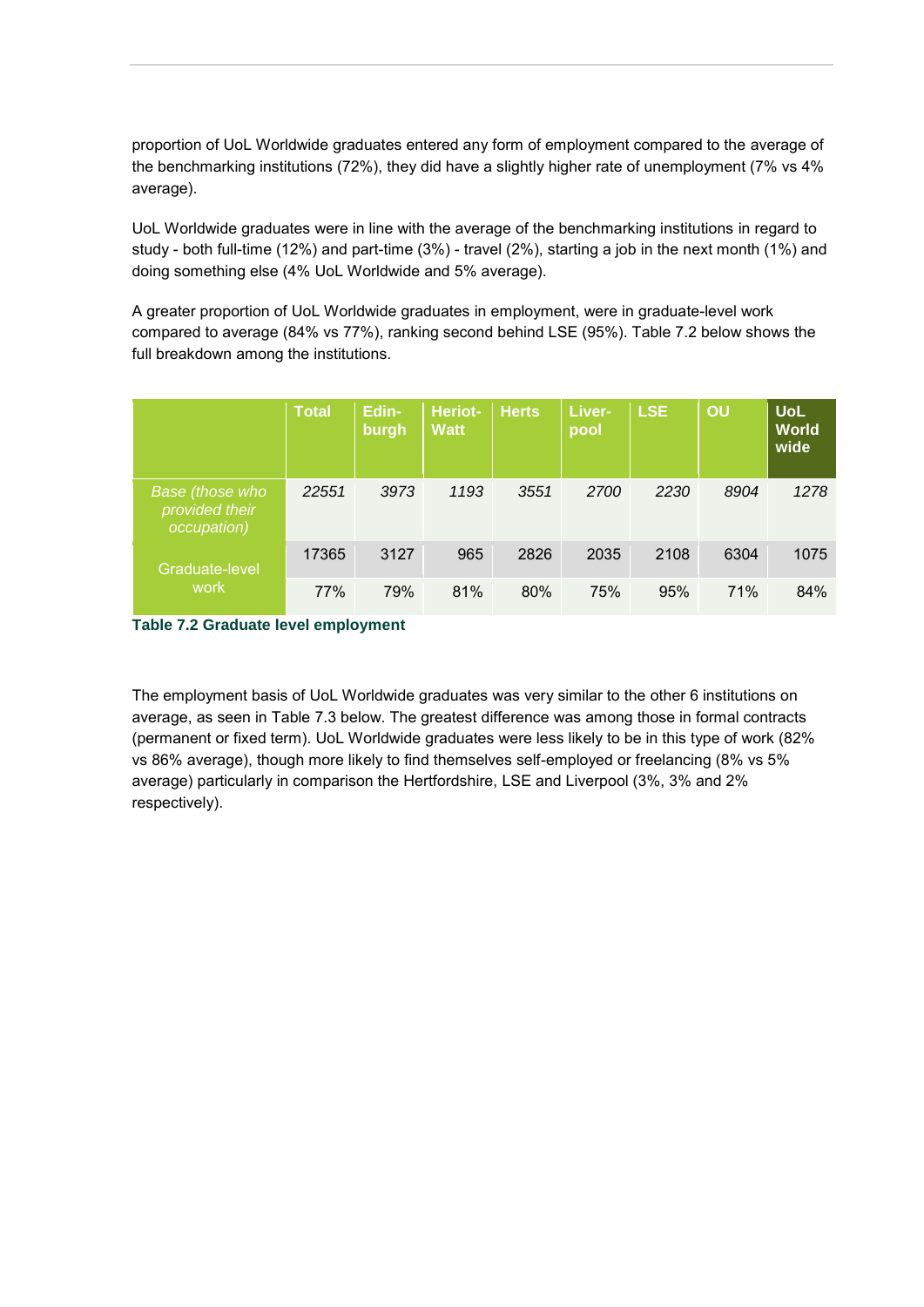## **Table 7.3 Employment basis**

|                                          | Total | Edin-<br>burgh | Heriot-<br><b>Watt</b> | <b>Herts</b> | Liver-<br>pool | <b>LSE</b> | OU    | <b>UoL</b><br><b>Worldwide</b> |
|------------------------------------------|-------|----------------|------------------------|--------------|----------------|------------|-------|--------------------------------|
| Base (all)                               | 22579 | 3985           | 1193                   | 3536         | 2693           | 2232       | 8940  | 1278                           |
| Self-                                    | 1096  | 149            | 57                     | 123          | 53             | 75         | 639   | 105                            |
| employed/freelance                       | 5%    | 4%             | 5%                     | 3%           | 2%             | 3%         | 7%    | 8%                             |
| Starting up own                          | 128   | 18             | $6\phantom{1}$         | 13           | 6              | 23         | 62    | 32                             |
| business                                 | 1%    | 0%             | 1%                     | 0%           | 0%             | 1%         | 1%    | 3%                             |
| On a permanent or                        | 14212 | 1686           | 784                    | 2303         | 1374           | 1200       | 6865  | 780                            |
| open-ended contract                      | 63%   | 42%            | 66%                    | 65%          | 51%            | 54%        | 77%   | 61%                            |
| On a fixed-term                          | 3640  | 1036           | 206                    | 659          | 760            | 410        | 569   | 203                            |
| contract lasting 12<br>months or longer  | 16%   | 26%            | 17%                    | 19%          | 28%            | 18%        | 6%    | 16%                            |
| On a fixed-term<br>contract lasting less | 1517  | 499            | 72                     | 182          | 215            | 253        | 296   | 67                             |
| than 12 months                           | 7%    | 13%            | 6%                     | $5%$         | 8%             | 11%        | 3%    | 5%                             |
| <b>Voluntary work</b>                    | 287   | 42             | $\overline{2}$         | 21           | 25             | 27         | 170   | 11                             |
|                                          | 1%    | 1%             | 0%                     | 1%           | 1%             | 1%         | 2%    | 1%                             |
| On an                                    | 514   | 186            | 28                     | 43           | 37             | 183        | 37    | 32                             |
| internship/placement                     | 2%    | 5%             | 2%                     | 1%           | 1%             | 8%         | 0%    | 3%                             |
| Developing a<br>professional             | 64    | 12             | $\overline{0}$         | 19           | $\mathbf 0$    | 3          | 30    | 16                             |
| portfolio/creative<br>practice           | 0%    | 0%             | 0%                     | 1%           | 0%             | 0%         | 0%    | $1\%$                          |
| <b>Temping (including</b>                | 290   | 99             | $\,6$                  | 50           | 51             | 21         | 63    | $\overline{7}$                 |
| supply teaching)                         | $1\%$ | 2%             | 1%                     | $1\%$        | 2%             | $1\%$      | 1%    | $1\%$                          |
|                                          | 267   | 72             | 32                     | 43           | 21             | 20         | 79    | 14                             |
| Other                                    | 1%    | 2%             | 3%                     | $1\%$        | 1%             | $1\%$      | 1%    | $1\%$                          |
| On a zero hours                          | 564   | 186            | $\pmb{0}$              | 80           | 151            | 17         | 130   | 11                             |
| contract                                 | 2%    | $5\%$          | $0\%$                  | 2%           | 6%             | $1\%$      | $1\%$ | $1\%$                          |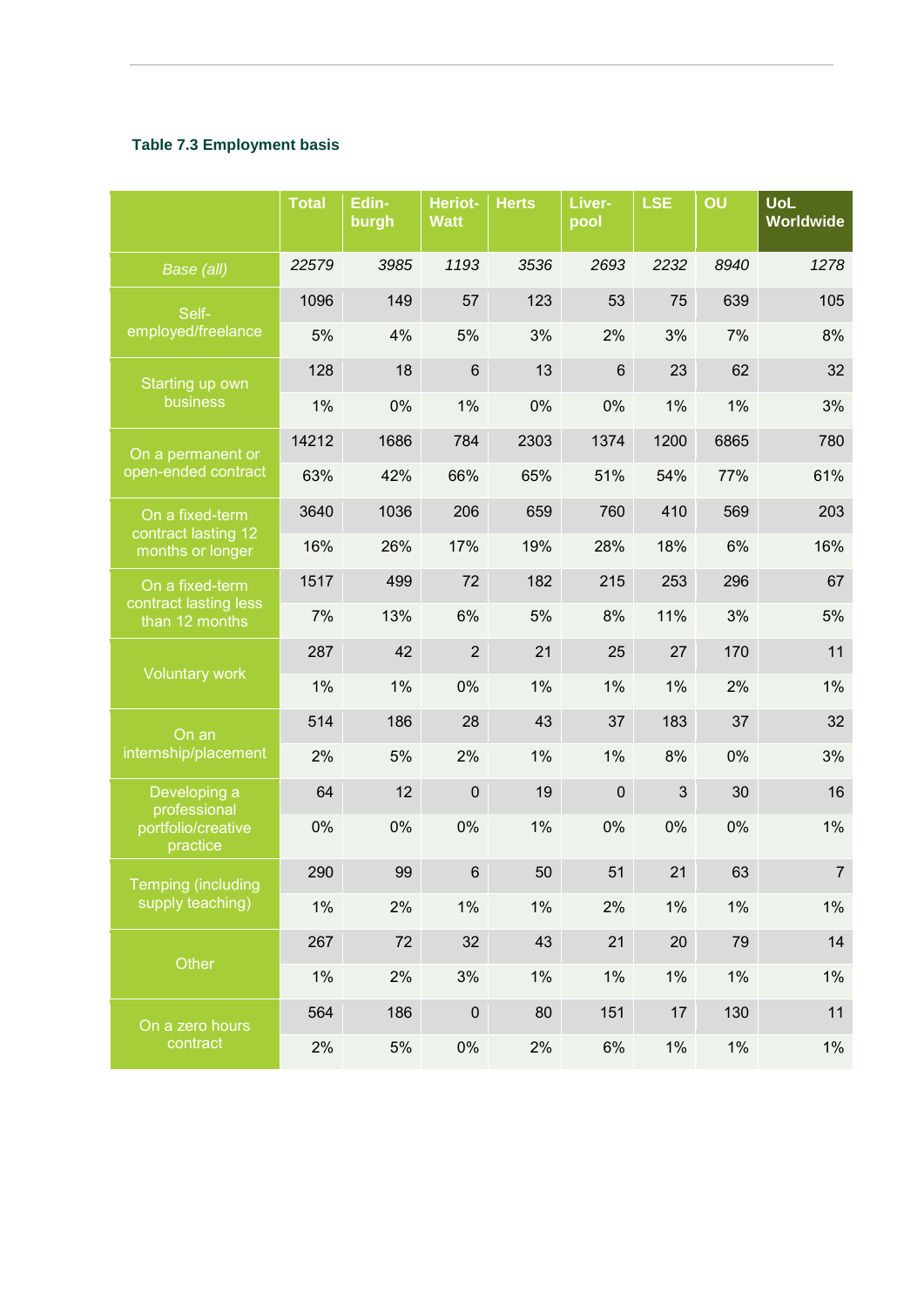Like the Open University (61%), the majority of UoL Worldwide graduates thought the course they recently graduated from was not required in order to obtain their current job (58%). The other institutions responded more frequently that the course was either a formal requirement or it gave them advantage, as shown in Table 7.4.

|                                                      | <b>Total</b> | Edin-<br>burgh | <b>Heriot</b><br>-Watt | <b>Herts</b> | Liver-<br>pool | <b>LSE</b> | OU   | <b>UoL</b><br><b>World</b><br>wide |
|------------------------------------------------------|--------------|----------------|------------------------|--------------|----------------|------------|------|------------------------------------|
| Base (all those in work<br>who responded)            | 21408        | 3675           | 1019                   | 3254         | 2367           | 2176       | 8917 | 1278                               |
| No: the qualification<br>was a formal<br>requirement | 6736         | 1629           | 518                    | 1707         | 1149           | 749        | 984  | 113                                |
|                                                      | 31%          | 44%            | 51%                    | 52%          | 49%            | 34%        | 11%  | 9%                                 |
| No: it did give me an<br>advantage                   | 5550         | 919            | 219                    | 661          | 449            | 860        | 2442 | 381                                |
|                                                      | 26%          | 25%            | 21%                    | 20%          | 19%            | 40%        | 27%  | 30%                                |
| Yes: the qualification<br>was not required           | 8838         | 1058           | 254                    | 834          | 739            | 511        | 5442 | 742                                |
|                                                      | 41%          | 29%            | 25%                    | 26%          | 31%            | 23%        | 61%  | 58%                                |
| Don't know                                           | 284          | 69             | 28                     | 52           | 30             | 56         | 49   | 42                                 |
|                                                      | 1%           | 2%             | 3%                     | 2%           | 1%             | 3%         | 1%   | 3%                                 |

**Table 7.4 Whether would have obtained job without the course**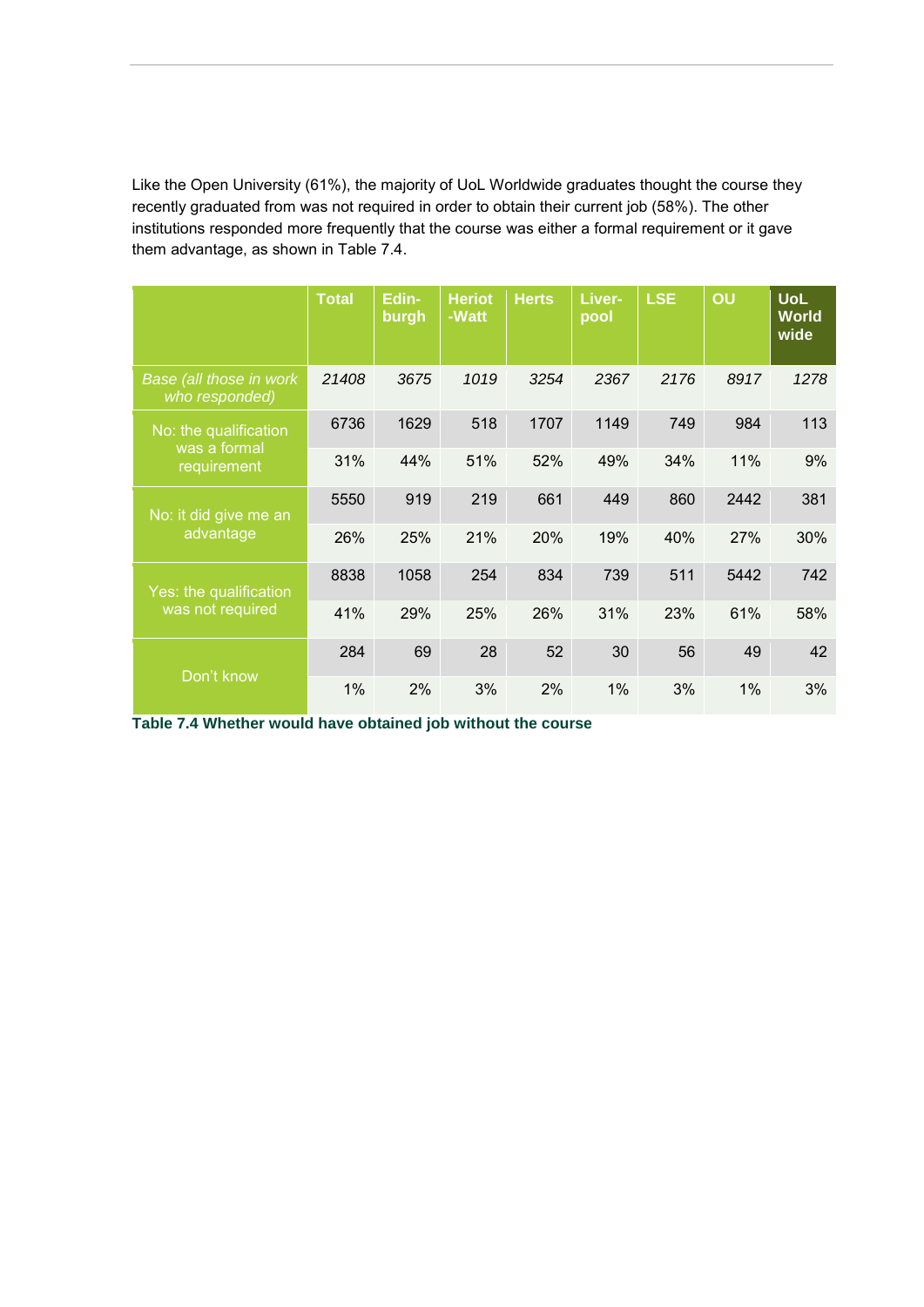Regarding those in further study, UoL Worldwide graduates tended to be involved in a variety of qualifications such as taught higher degrees (27%), professional qualifications (24%) and first degrees (20%). The latter of which was most commonly reported amongst UoL Worldwide graduates compared to any of the other universities (7% average). The other institutions all had a more concentrated uptake of taught higher degrees (on average 39%) and were therefore had a less even distribution among the other qualifications. Table 7.5 below shows the full breakdown of responses for

|                                                  | <b>Total</b> | Edin-<br>burgh | Heriot-<br><b>Watt</b> | <b>Herts</b>   | Liver-<br>pool | <b>LSE</b> | OU   | <b>UoL</b><br><b>World</b><br>wide |
|--------------------------------------------------|--------------|----------------|------------------------|----------------|----------------|------------|------|------------------------------------|
| <b>Base (All those in</b><br>study)              | 5634         | 1190           | 290                    | 718            | 908            | 421        | 2107 | 342                                |
| Higher degree, mainly<br>by research             | 894          | 359            | 60                     | 41             | 241            | 98         | 95   | 22                                 |
|                                                  | 16%          | 30%            | 21%                    | 6%             | 27%            | 23%        | 5%   | 6%                                 |
| <b>Higher degree, mainly</b><br>by taught course | 2209         | 513            | 123                    | 281            | 403            | 198        | 691  | 94                                 |
|                                                  | 39%          | 43%            | 42%                    | 39%            | 44%            | 47%        | 33%  | 27%                                |
| Postgraduate diploma<br>or certificate           | 820          | 204            | 29                     | 79             | 107            | 24         | 377  | 25                                 |
|                                                  | 15%          | 17%            | 10%                    | 11%            | 12%            | 6%         | 18%  | 7%                                 |
| First degree                                     | 756          | 30             | 12                     | 222            | 58             | 5          | 429  | 69                                 |
|                                                  | 13%          | 3%             | 4%                     | 31%            | 6%             | 1%         | 20%  | 20%                                |
| Other (undergraduate)<br>diploma or certificate  | 246          | 19             | 11                     | 21             | 13             | 18         | 164  | 13                                 |
|                                                  | 4%           | 2%             | 4%                     | 3%             | 1%             | 4%         | 8%   | 4%                                 |
| Professional<br>qualification                    | 396          | 32             | 51                     | 49             | 75             | 54         | 135  | 83                                 |
|                                                  | 7%           | 3%             | 18%                    | 7%             | 8%             | 13%        | 6%   | 24%                                |
| Other qualification                              | 195          | 20             | $\overline{4}$         | 25             | $6\phantom{1}$ | 16         | 124  | 23                                 |
|                                                  | 3%           | 2%             | 1%                     | 3%             | 1%             | 4%         | 6%   | 7%                                 |
| Not aiming for a<br>formal qualification         | 118          | 13             | $\overline{0}$         | $\overline{0}$ | 5              | 8          | 92   | 13                                 |
|                                                  | 2%           | 1%             | 0%                     | 0%             | 1%             | 2%         | 4%   | 4%                                 |

each of the institutions.

**Table 7.5 Type of qualification**